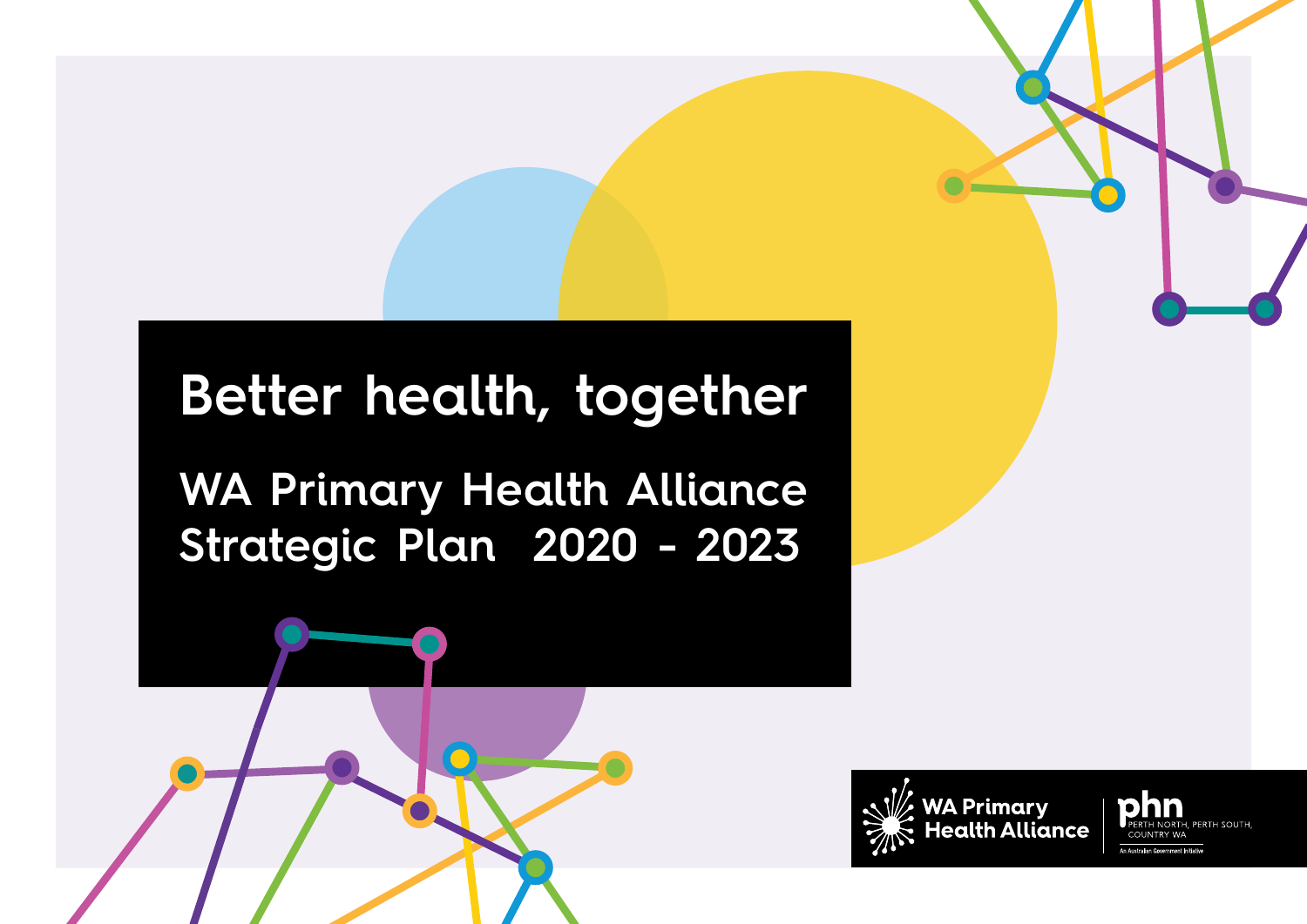WA Primary Health Alliance acknowledges the Traditional Owners of the country on which we work and live, and recognises their continuing connection to land, waters and community. We pay our respects to them and their cultures, and to Elders both past and present.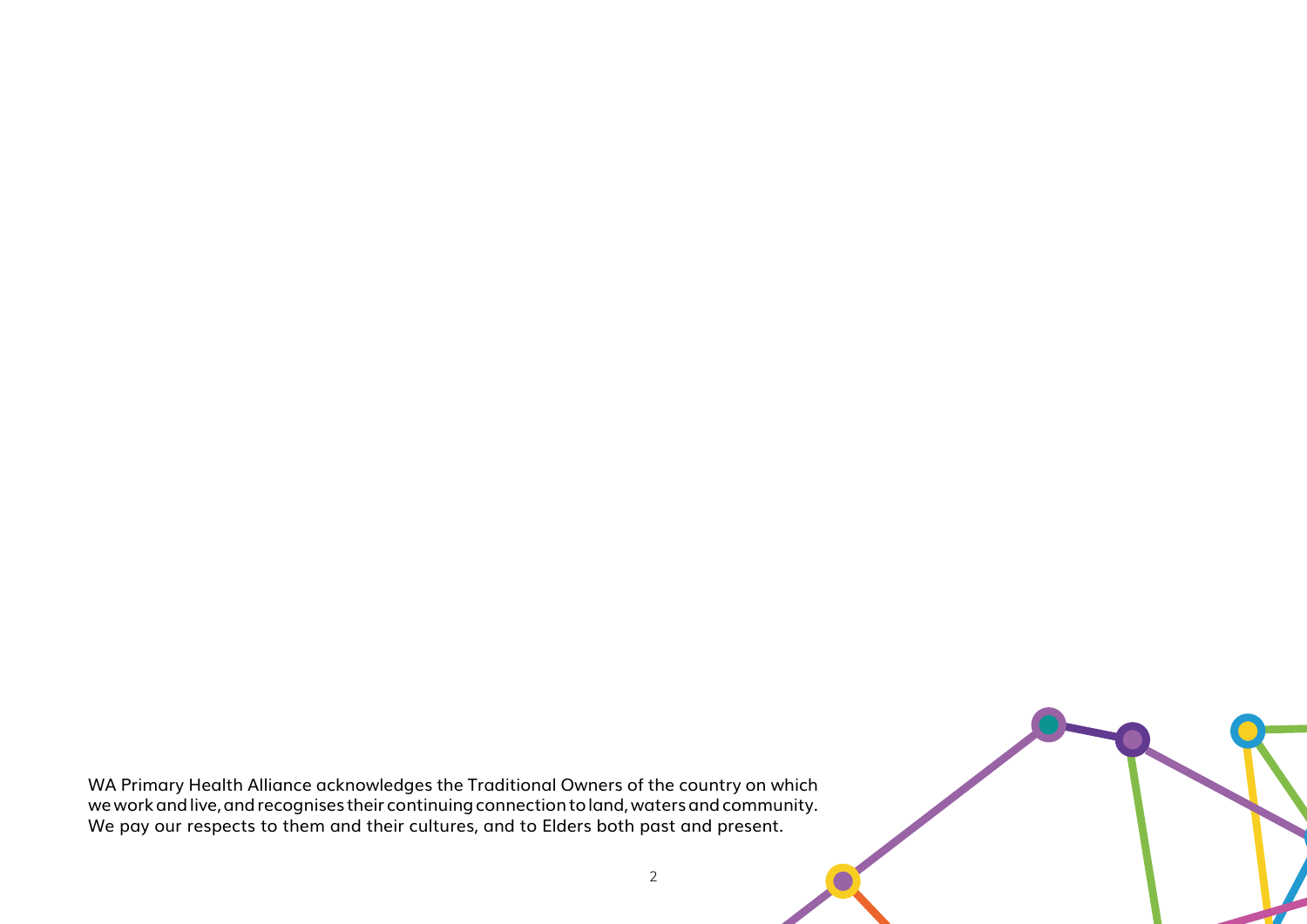As recently as 2015, we were preparing to start operating the three Primary Health Networks in WA and were identifying a name for our new organisation. Now, five years later, although most people call us WAPHA, we have taken time to reflect upon the importance of the last word of our name – Alliance. The use of this word was a deliberate acknowledgement of the importance of collaboration in the ongoing development of the primary health care system and the role primary health care plays in the health and wellbeing of all Western Australians.

As we have prepared this strategic plan, the world has experienced a once in a century public health challenge. The impact of COVID-19 on our communities and our health will take years to fully understand; but despite the ongoing threat of future waves of infection, in Western Australia, our government, healthcare organisations – including WAPHA – and our communities have worked together in a spirit of collaboration and purpose that we can all take great pride in.

Our new strategic plan, Better health, together, builds upon the collaborative spirit and establishes an ongoing commitment to working with communities, working with primary health care providers and working with partners across the health system in Western Australia. We instinctively know that a more connected and collaborative primary health care system will improve health equity and health outcomes for all Western Australians.

This plan sets out our priorities for the next three years and a path towards our vision of a more connected primary health care system - a system that minimises barriers to accessing primary health care and ensures those with the greatest health needs are cared for as close to home as possible. We would like to thank all of our colleagues and partners who have contributed to the development of this plan, and to all those who we will partner with in the coming years to deliver **Better health, together.**

> Dr Richard Choong and Learne Durrington Chair and CEO, WA Primary Health Alliance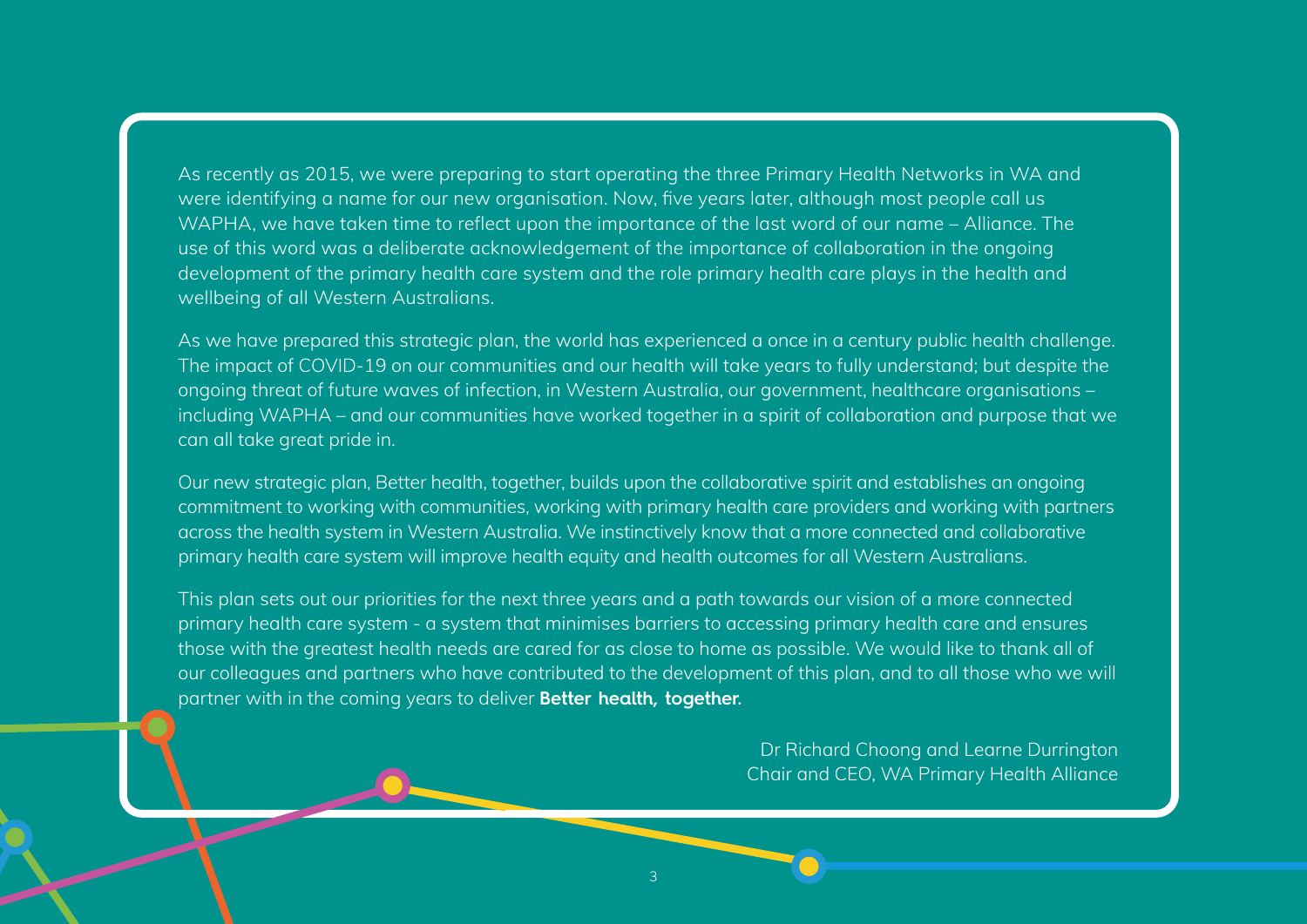## **01 INTRODUCTION**

### **Primary health care**

Primary health care services are integral to an effective and efficient health system. Every day thousands of Western Australians access primary health care services, whether that is their general practitioner (GP), a pharmacist, a community nurse, an allied health professional, an Aboriginal health worker or another of the many primary health care practitioners working across Australia.

The primary health care system is integral to the health of individuals and families within our community. It provides a range of health promotion, prevention and screening services as well as early intervention, treatment and management for a range of chronic and complex health issues.

An effective primary health care system keeps us well and out of hospitals and other care facilities. This means we can stay close to our loved ones and active within our community.

4

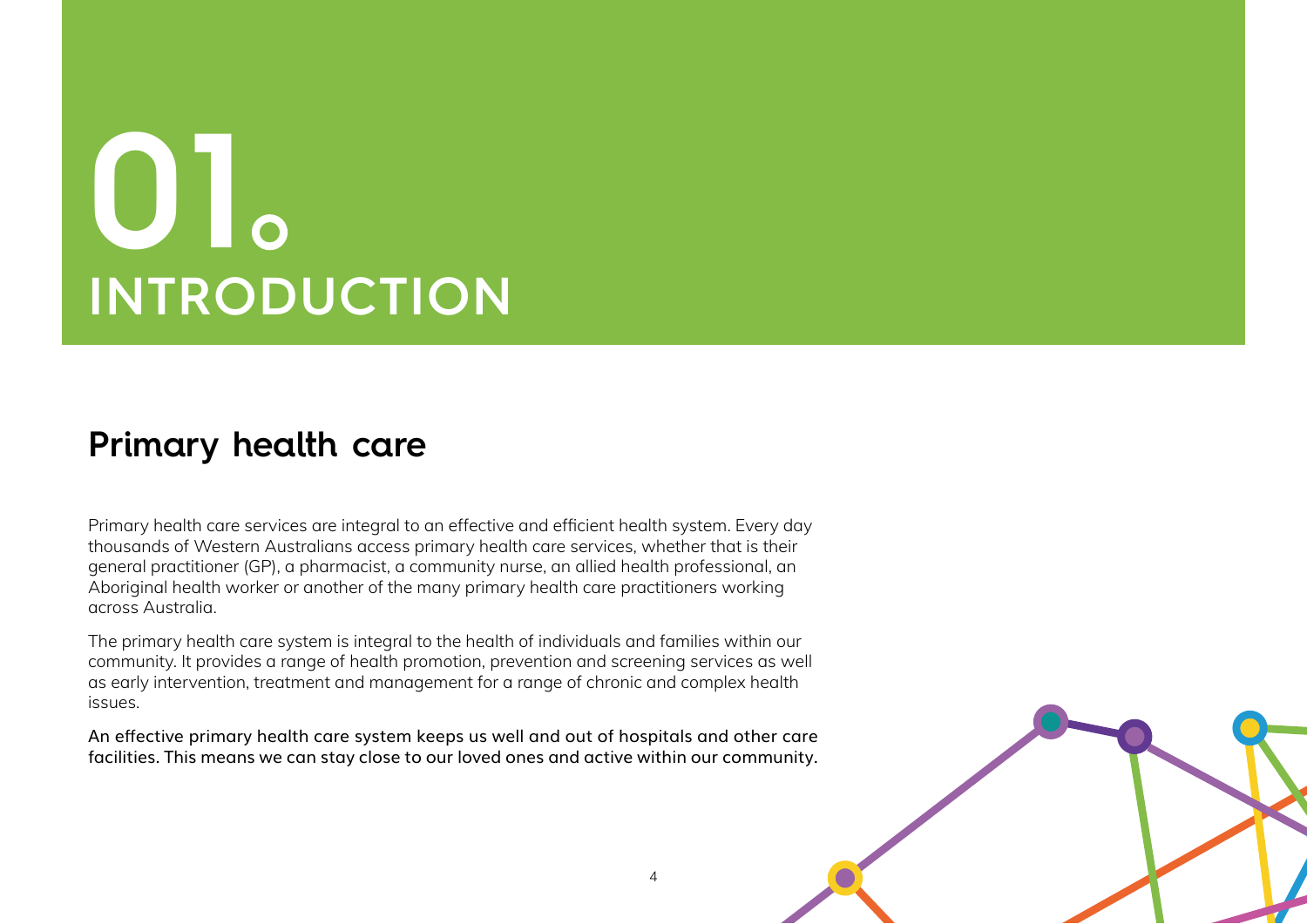## **Primary Health Networks**

In 2015, the Australian government established the Primary Health Network Program across the country. Locally, the Primary Health Networks (PHNs):

- engage with local communities to understand what primary health care services would make a difference, particularly for those people with an increased susceptibility to adverse health outcomes.
- commission health services to meet the prioritised needs of people in their regions and address identified gaps in primary health care.
- support GPs and all primary health care workers to continuously improve the vital care they provide.
- help to better integrate the local health system, and in doing so improve patient care and experience.

Nationally, the 31 PHNs work together to progress the seven national priorities for primary care, and are a central pillar within the National Health Reform Agreement 2020-25; with PHNs identified as the GP and primary health care partners for the State-funded health and community services.

**PHNs across Australia are focusing on each of these health priorities. WAPHA will establish strategies for each of these priorities.**

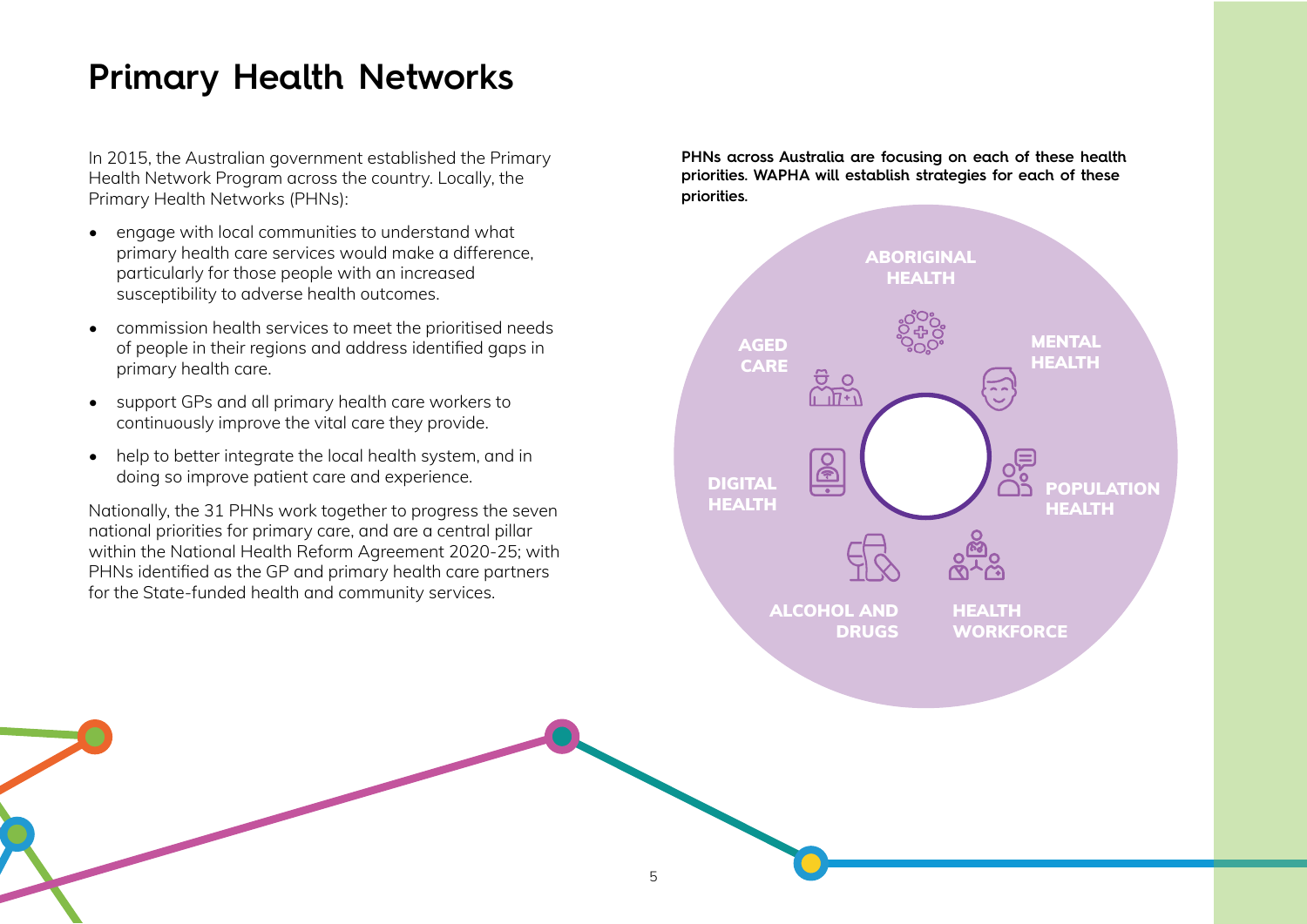## **WA Primary Health Alliance: Operating WA's three PHNs since 2015**

#### **WA Primary Health Alliance (WAPHA) shapes, strengthens and sustains a health system that works for people.**

Our role is to simplify and increase access to primary health care by planning, influencing and directing investment towards important primary health care services.

As part of the Australian Government's PHN initiative, we operate across the state to improve access to health care that is closer to home for those with an increased susceptibility to adverse health outcomes. We do this by operating the state's three PHNs – Perth North, Perth South and Country WA. We are unique in that this coverage allows us to have a statewide footprint.

As a state-wide agency, we systemically improve the quality and standard of primary health care across WA. Through our three PHNs, we support a population of over 2.5 million, and cover an area of almost 2.5 million square kilometres.

These PHNs provide a structure for the delivery of primary health care that is particularly helpful for executing policy change and managing crises.

We invest over \$140 million a year into the primary health care system in WA. We directly commission services, and support GPs and all primary health care workers to deliver targeted initiatives.

Whilst the Australian Government Department of Health guides our spending and allocates funds to each of our three PHNs, we do have some flexibility to direct funds where they are most needed.

Our investment sits alongside that of State and Commonwealth agencies, and our strong partnerships and ability to look system-wide at issues of equity and access, mean we can help shape, strengthen and sustain a health system for the future.

> By partnering with local communities, service providers, GPs and all primary health care workers,

**we work to deliver better health, together.**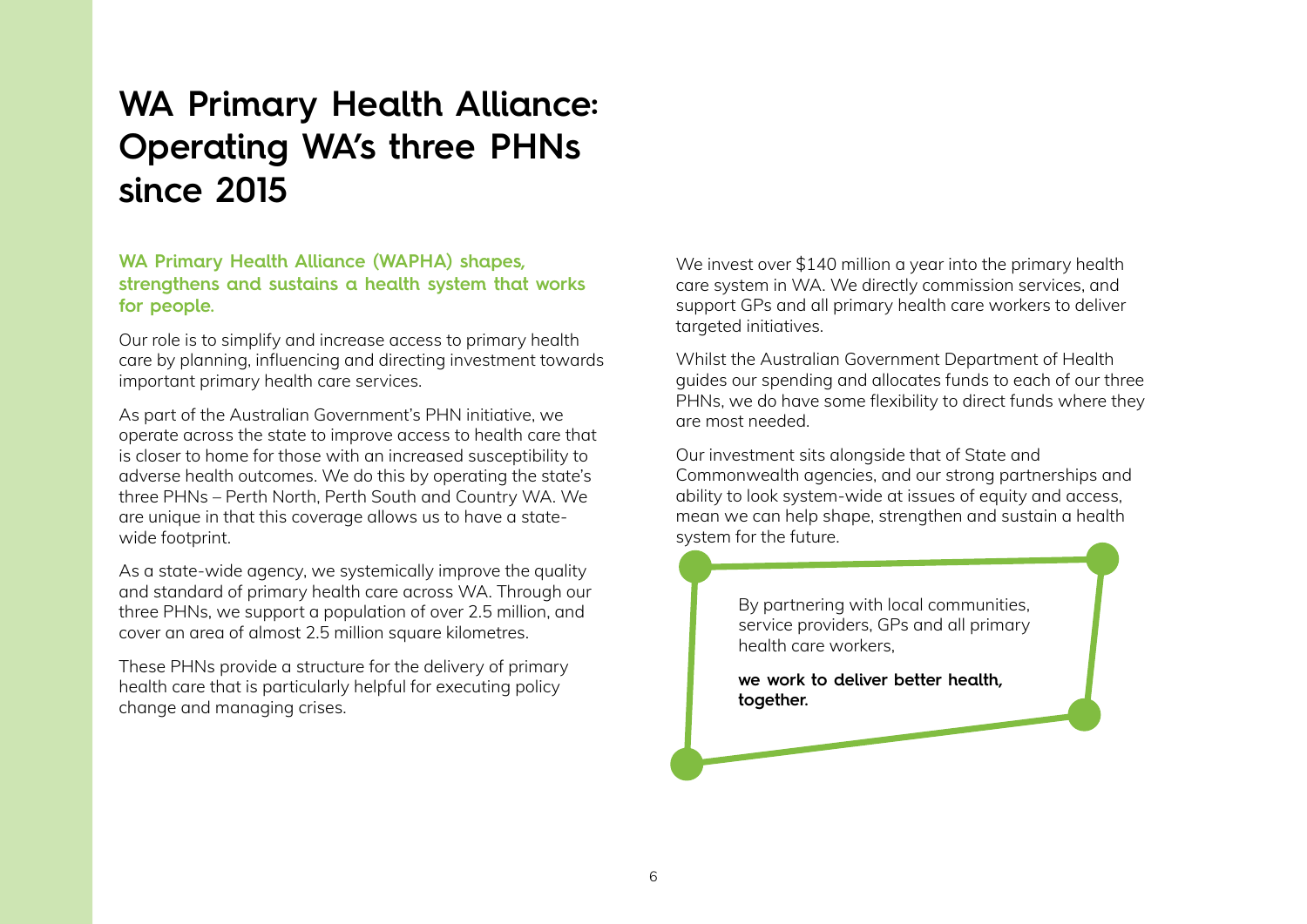

We are guided by a strong governance framework which we hold ourselves accountable to.

Our governance framework places significant focus on stakeholder engagement, to ensure advice from communities, clinicians and consumers directs our decisions on prioritising, linking and funding primary health care services.

#### **WAPHA Governance Structure March 2020**

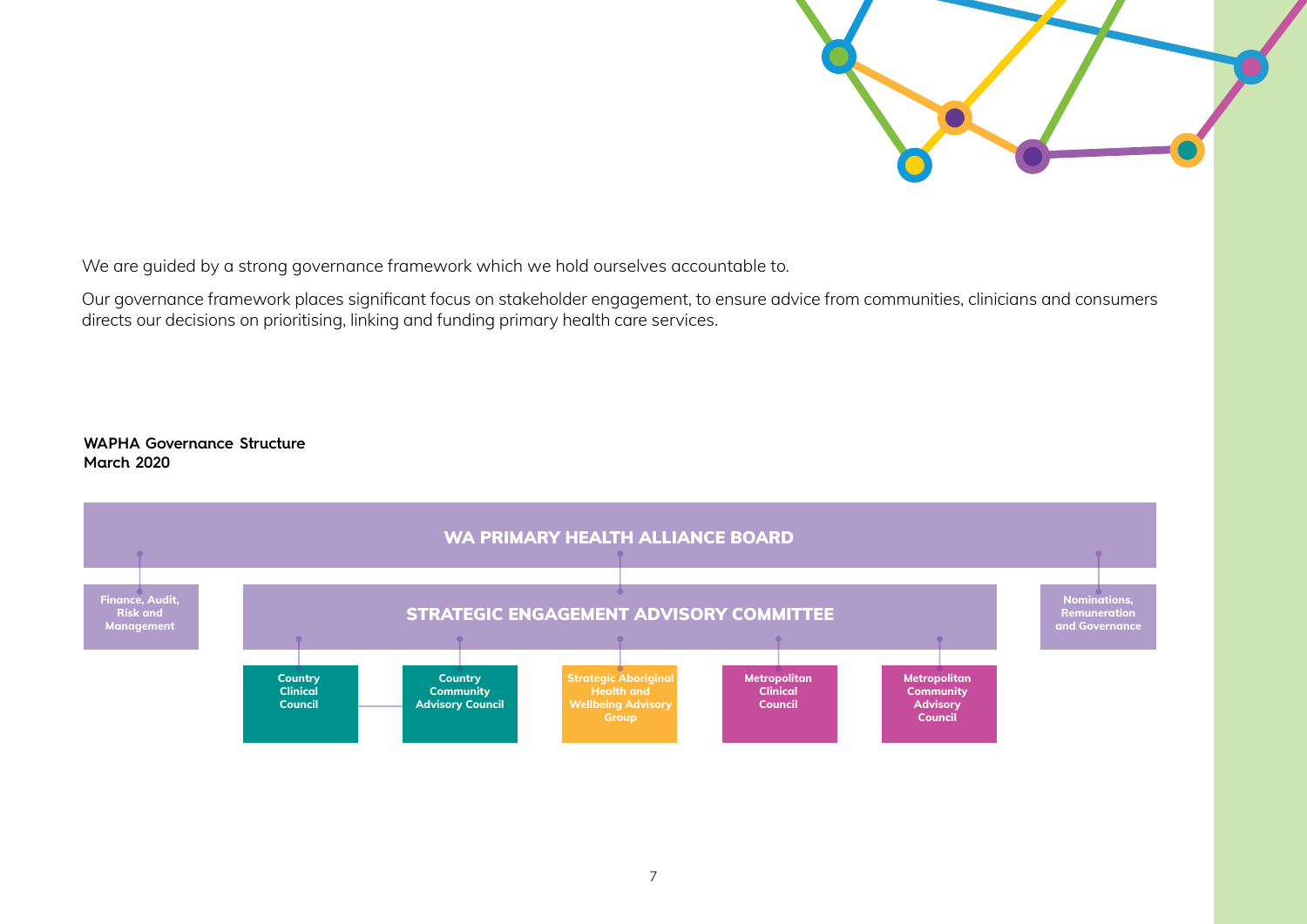## **Meeting local, state and national expectations**

WAPHA is founded on the principle that there are benefits to the community of a single organisation operating all three PHNs in WA. We are the only organisation in Australia that operates multiple PHNs and that is a unique opportunity for us and communities across Western Australia.

We understand the local health needs of our communities. partner with other state-wide agencies and have a scale that enables us to progress state and national priorities, and address health inequity.

This strategic plan has been developed to ensure WAPHA continues to focus first and foremost on local needs, leverages state-wide partnerships and implements national priorities.

#### **Meeting local needs**

We listen to local communities to understand who they are, their specific health needs, and how their world is changing.

Our role is to simplify and increase access to primary health care by planning, guiding and directing investment towards important services that meet local needs.

We also focus on identifying areas where primary health care services are less available than in other areas; and target our funding with an intent to address these gaps of health inequity.

#### **Progressing state-wide priorities**

WAPHA's state-wide structure and strong partnerships give us the opportunity to shape a health system fit for the future.

Working alongside other state-wide agencies, such as the Mental Health Commission, the Aboriginal Health Council of WA, and the Departments of Health and Communities, means that we can ensure that primary health care is appropriately represented to shape the direction of the WA health system and deliver better connected, patient-centred, high quality, innovative and sustainable care.

#### **Enabling national health reforms**

Although WAPHA is not a government agency, we work on behalf of the Commonwealth to progress the strategic objectives of the National Health Reform Agreement. We do this by aligning national priorities for primary health care with the priorities of the WA government, and by working with State-funded health system to continuously improve the health outcomes for Western Australians and address health inequity.

We successfully apply for innovation and pilot funding to pursue new opportunities and contribute to national programs seeking to advance primary health care across Australia. We will continue to work with other PHNs nationally, to ensure our collective value and impact is optimised.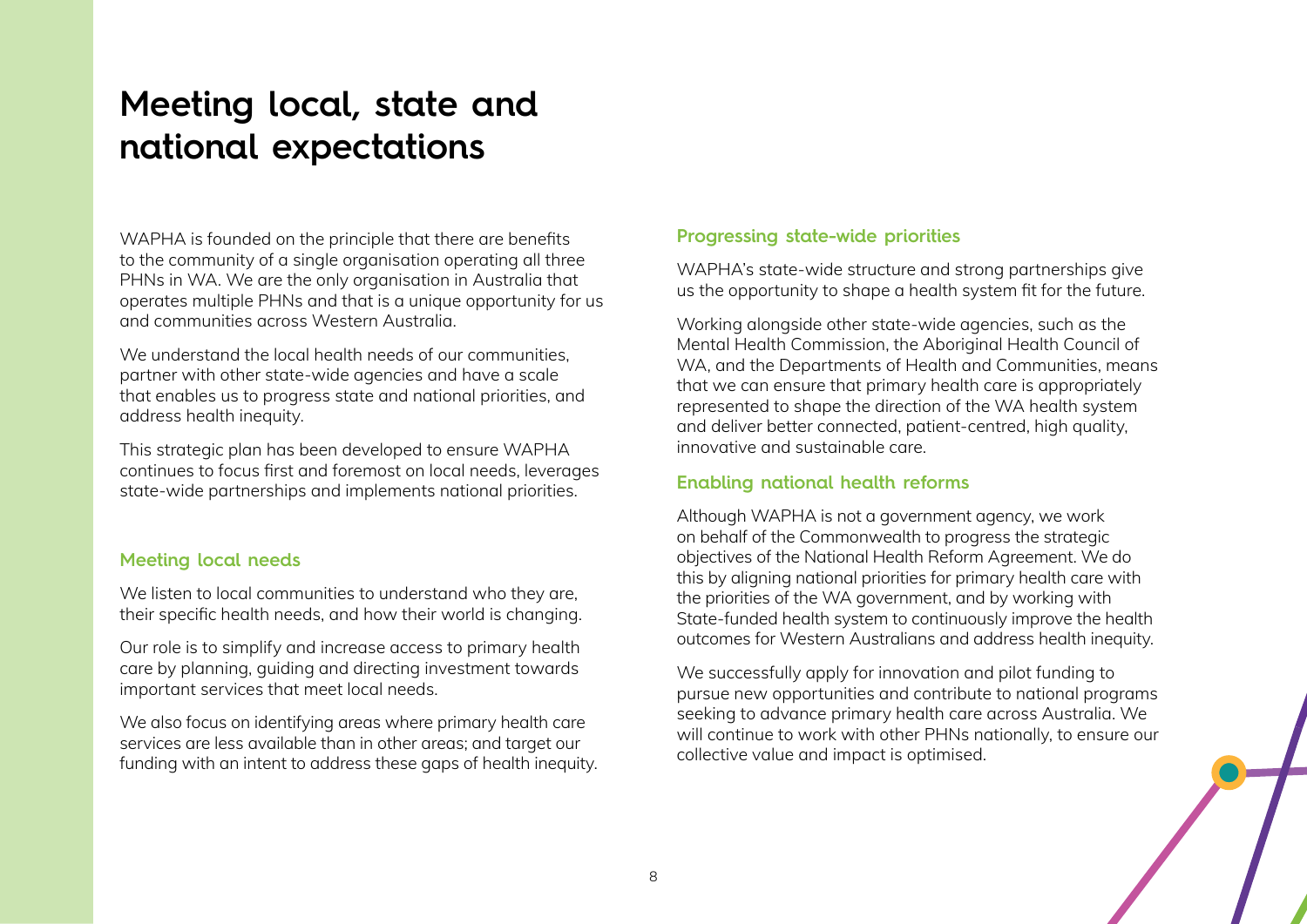### **Quadruple aim in health care**

In our approach to commissioning and engaging with service providers, WAPHA is guided by the objectives of the Quadruple Aim in health care.



#### **Patient Experience of Care**

- Reduced waiting times
- · Improved access
- · Patient & family needs met



#### **Population Health**

- · Improved health outcomes
- Equity of access
- · Reduced disease burden



#### **Improved Provider Satisfaction**

- Sustainability and meaning of work
- · Increased clinician and staff satisfaction
- Teamwork
- Leadership
- · Quality improvement culture



#### Sustainable cost

- Cost reduction in service delivery
- Reduced avoidable/unnecessary hospital admissions
- Return on innovation costs invested
- Ratio of funding for primary: acute care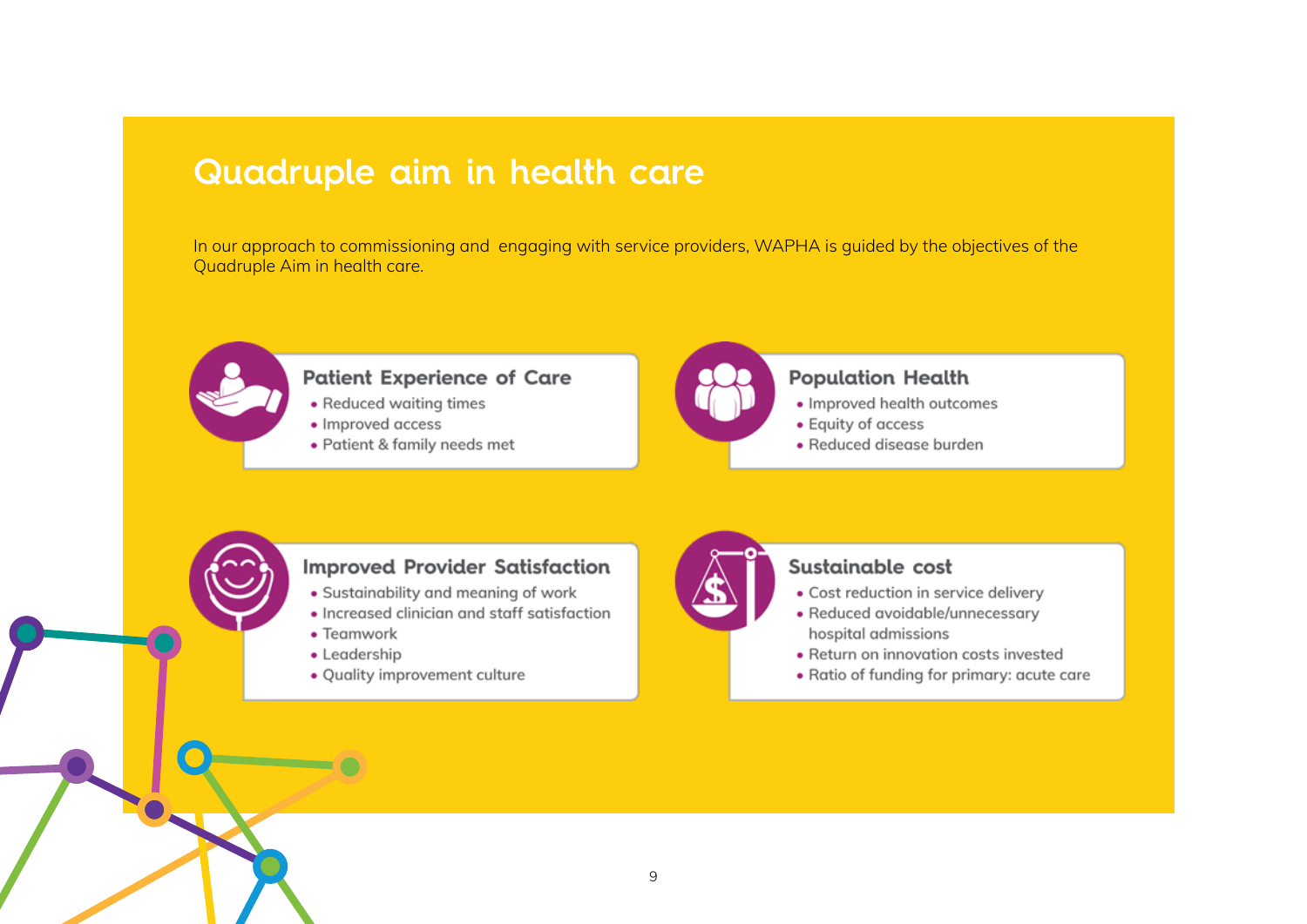## **02 WESTERN AUSTRALIA'S THREE PHNS**

## **The three PHNs in Western Australia**

**Country WA**

**Perth North**

**Perth South**

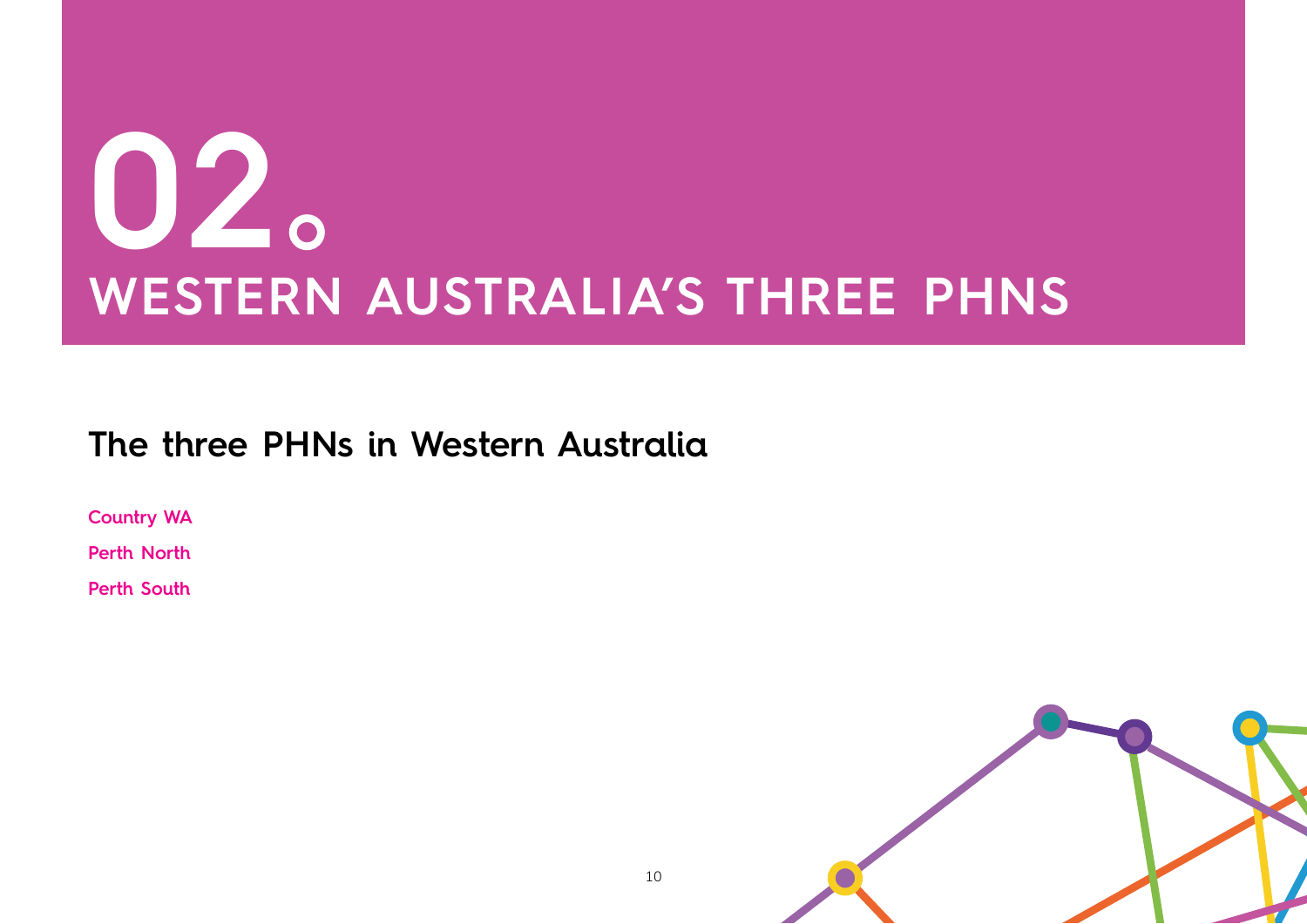As operator of all three of the state's PHNs, we are uniquely positioned to enhance primary care for all Western Australians by improving access to seamless care and addressing health inequity within our community.

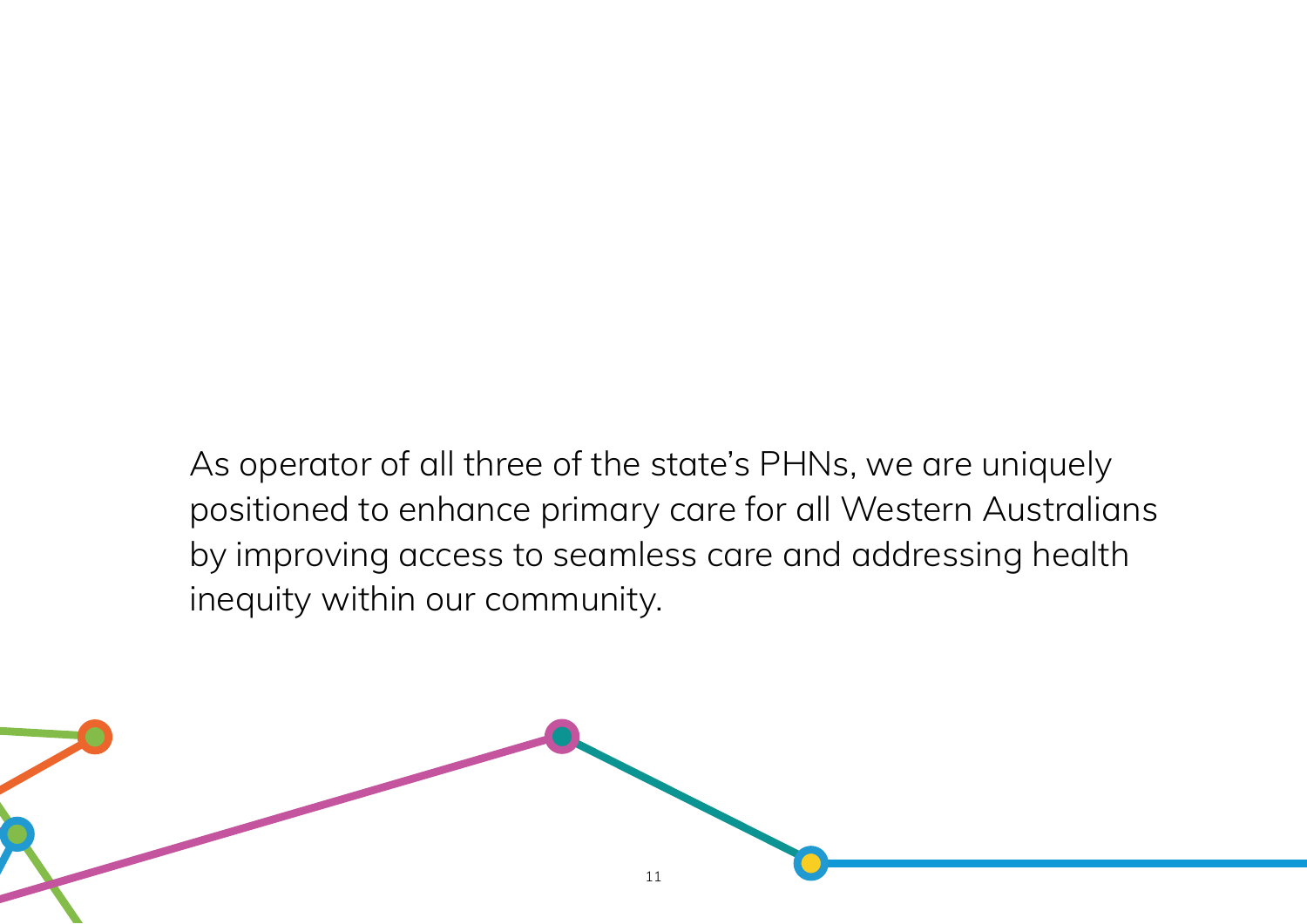## **Country WA PHN**

Covers 2.5 million square kilometres and is the largest PHN in Australia in terms of geographical coverage, and has a population of more than 500,000 people.

Country WA PHN is generally aligned with the boundaries of WA Country Health Service (WACHS) reflecting the same regional structure.

Each region is unique and reflects different health needs and service availability.

Remoteness and rurality are contributing factors to poorer health outcomes and poorer levels of service access. The Kimberley and the Pilbara have some of the highest regions of socio-economic disadvantage in WA.

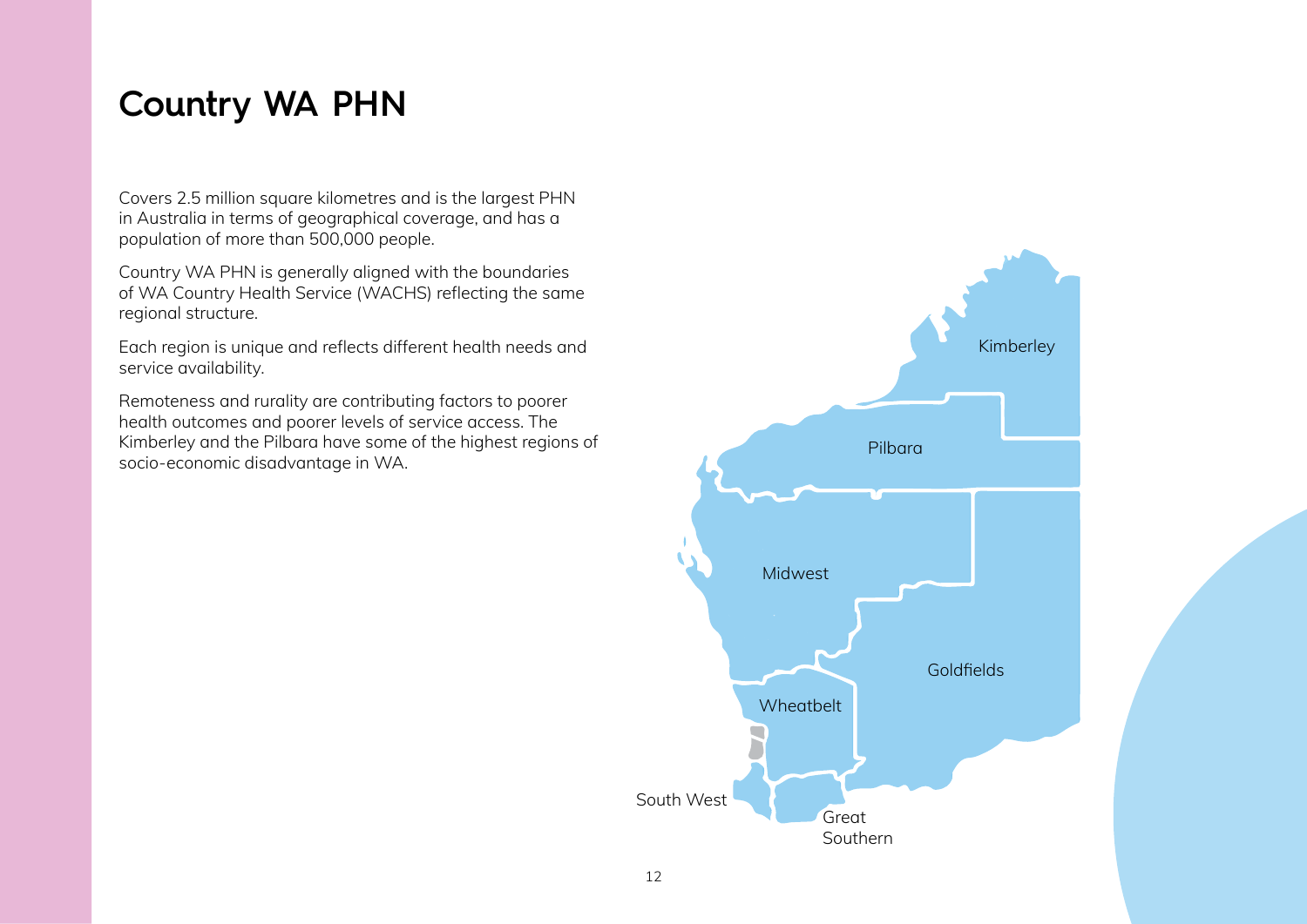**People identifying as Aboriginal or Torres Strait Islander**

9%

Carry one of the four risk factors for adult chronic disease



79% males 77.4% females

**Rates of potentially preventable hospitalisations (PPH) per, 100,000**



#### Most common chronic diseases



High blood cholesterol Respiratory system diseases Musculo-skeletal conditions

**Index of Relative Socioeconomic Disadvantage (IRSD)\*** 

976

**Rates of potentially avoidable mortality by cause, per 100,000**

**27.6** Cancer

**Diabetes** 9.8

Circulatory disease 45.9

**Born overseas with poor English proficiency (aged 5 years and over)**

0.5%

Prevalence of mental ill health

8%

8%

6%

Anxiety

Depression

GP Mental Health Treatment Plan

\* Ranking areas in Australia according to the relative socio-economic advantage and disadvantage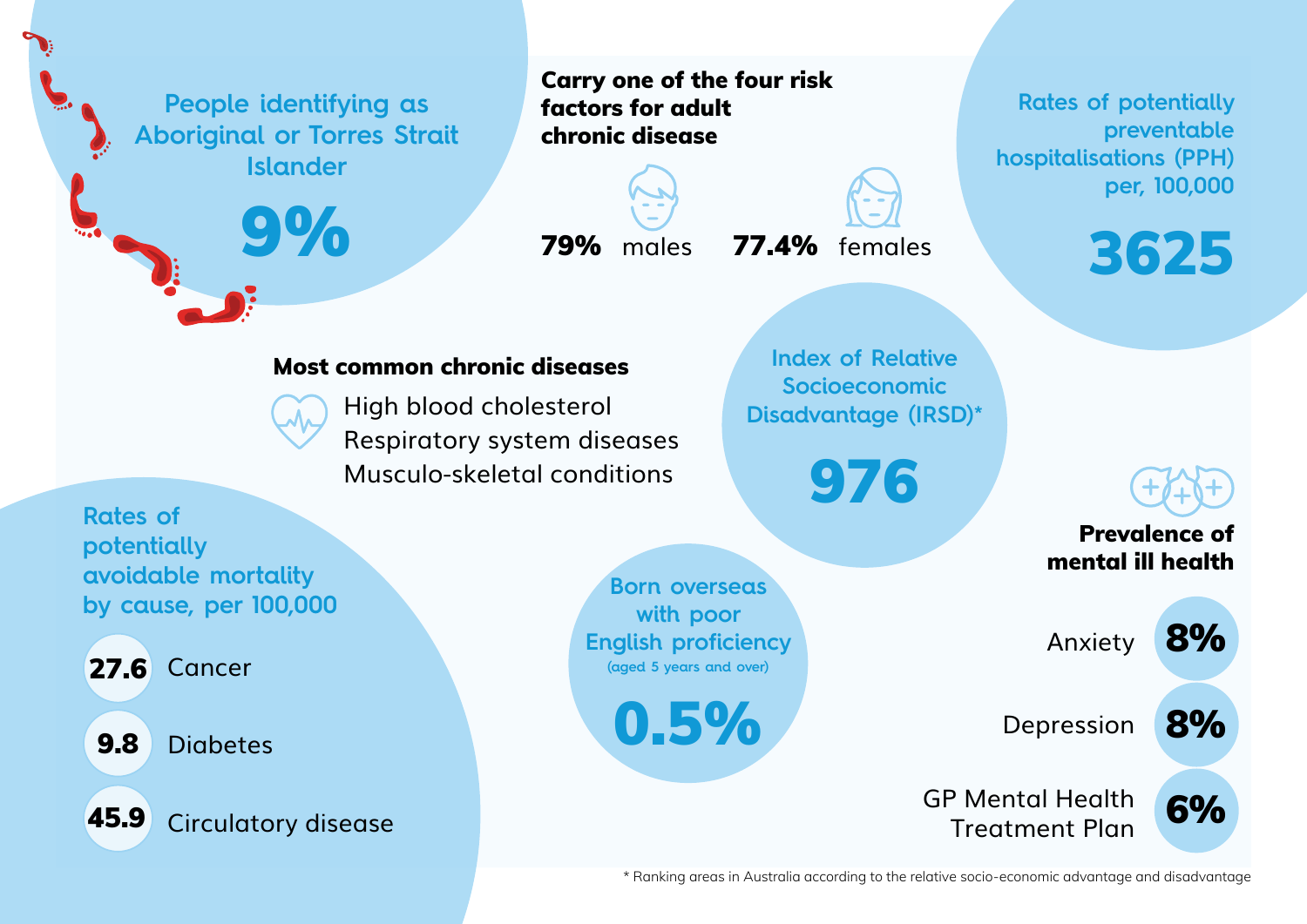## **Perth North PHN**

The Perth North PHN covers 2,975 square kilometres, and has a population of more than a million Western Australians.

On average, the population has good health outcomes, however lower socio-economic communities, in particular those with higher Aboriginal and migrant populations face poorer health outcomes.

Health services are generally more accessible in the Perth North PHN to those living in inner city areas and along the coastal corridor.

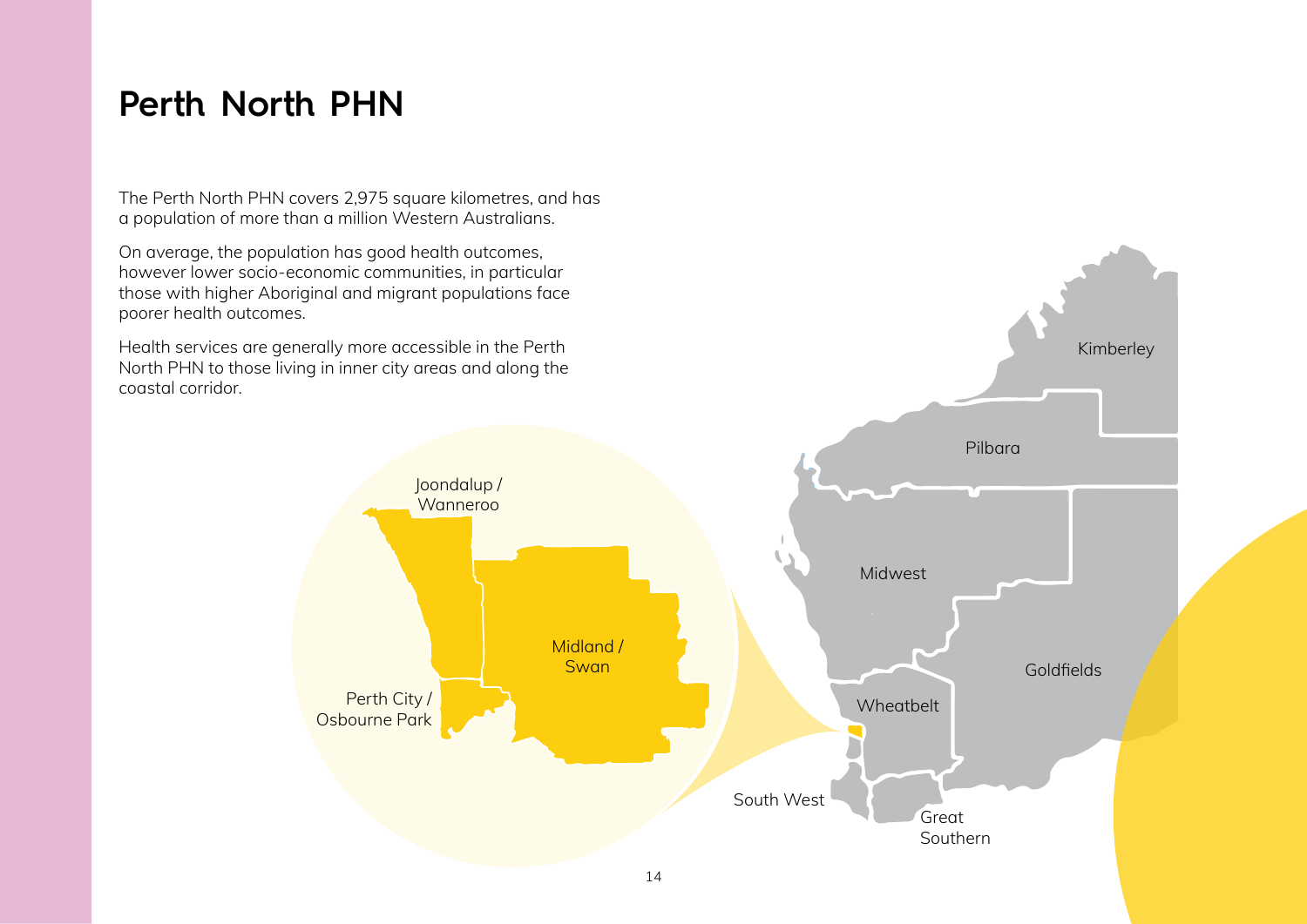**People identifying as Aboriginal or Torres Strait Islander**

1.4%

Carry one of the four risk factors for adult chronic disease



72% males 72.7% females

**Rates of potentially preventable hospitalisations (PPH) per, 100,000**



### Most common chronic diseases



High blood cholesterol Respiratory system diseases Musculo-skeletal conditions

**Index of Relative Socioeconomic Disadvantage (IRSD)\*** 

1039

**Rates of potentially avoidable mortality by cause, per 100,000**

Cancer 25

**Diabetes** 4.7

Circulatory disease 28.4

**Born overseas with poor English proficiency (aged 5 years and over)**

2.3%

Prevalence of mental ill health 9%

8%

8%

Anxiety

**Depression** 

GP Mental Health Treatment Plan

\* Ranking areas in Australia according to the relative socio-economic advantage and disadvantage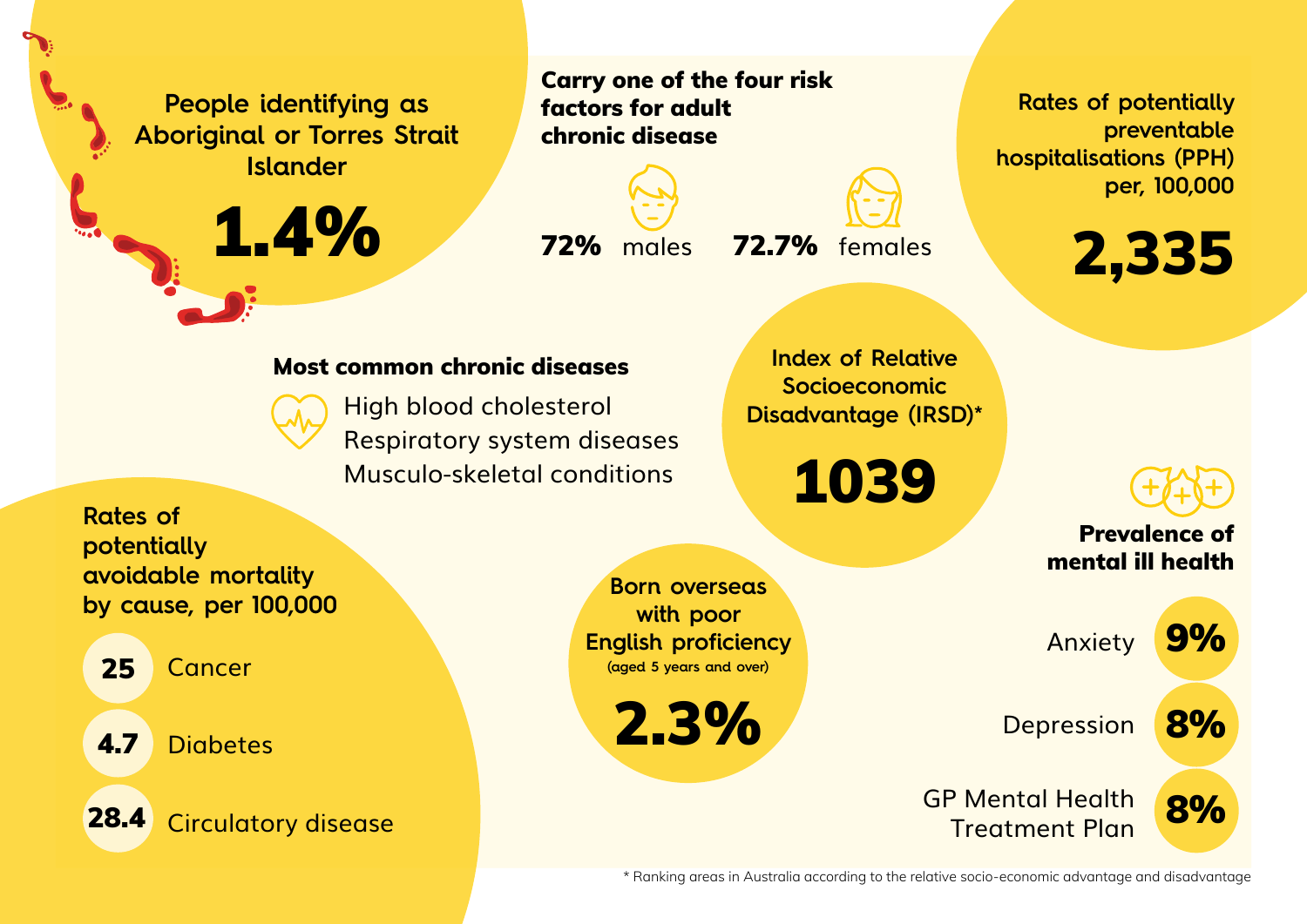## **Perth South PHN**

Perth South PHN catchment area comprises 35% of West Australia's population, equating to approximately 900,000 people.

The catchment area covers a 5,000 square kilometre area and encompasses both inner suburban high density and outer metropolitan and agricultural areas.

Some of the lowest socio-economic areas in WA are in the Perth South PHN, and have increased lifestyle factors for chronic disease, high prevalence of chronic disease and higher hospitalisation rates.

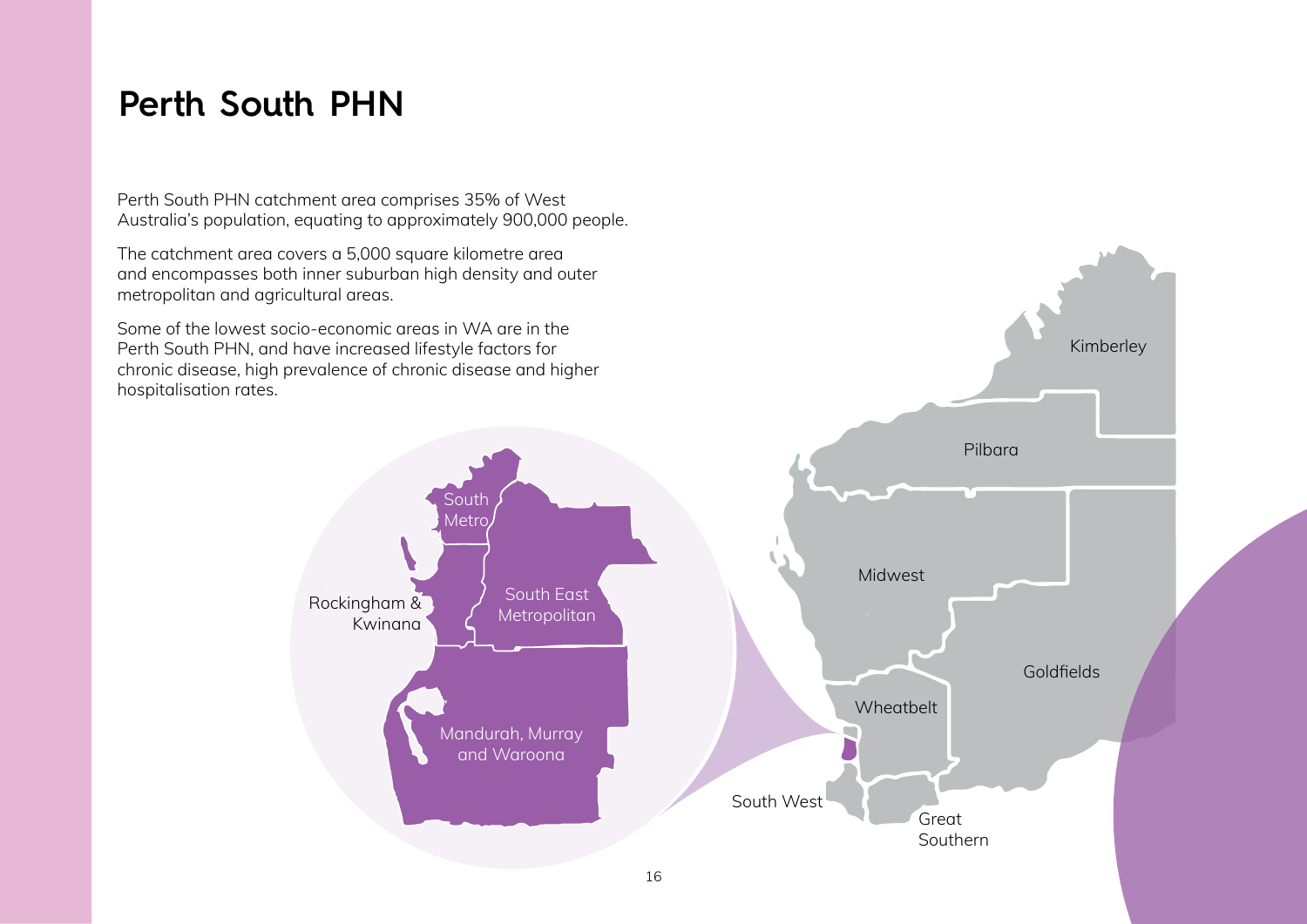

\* Ranking areas in Australia according to the relative socio-economic advantage and disadvantage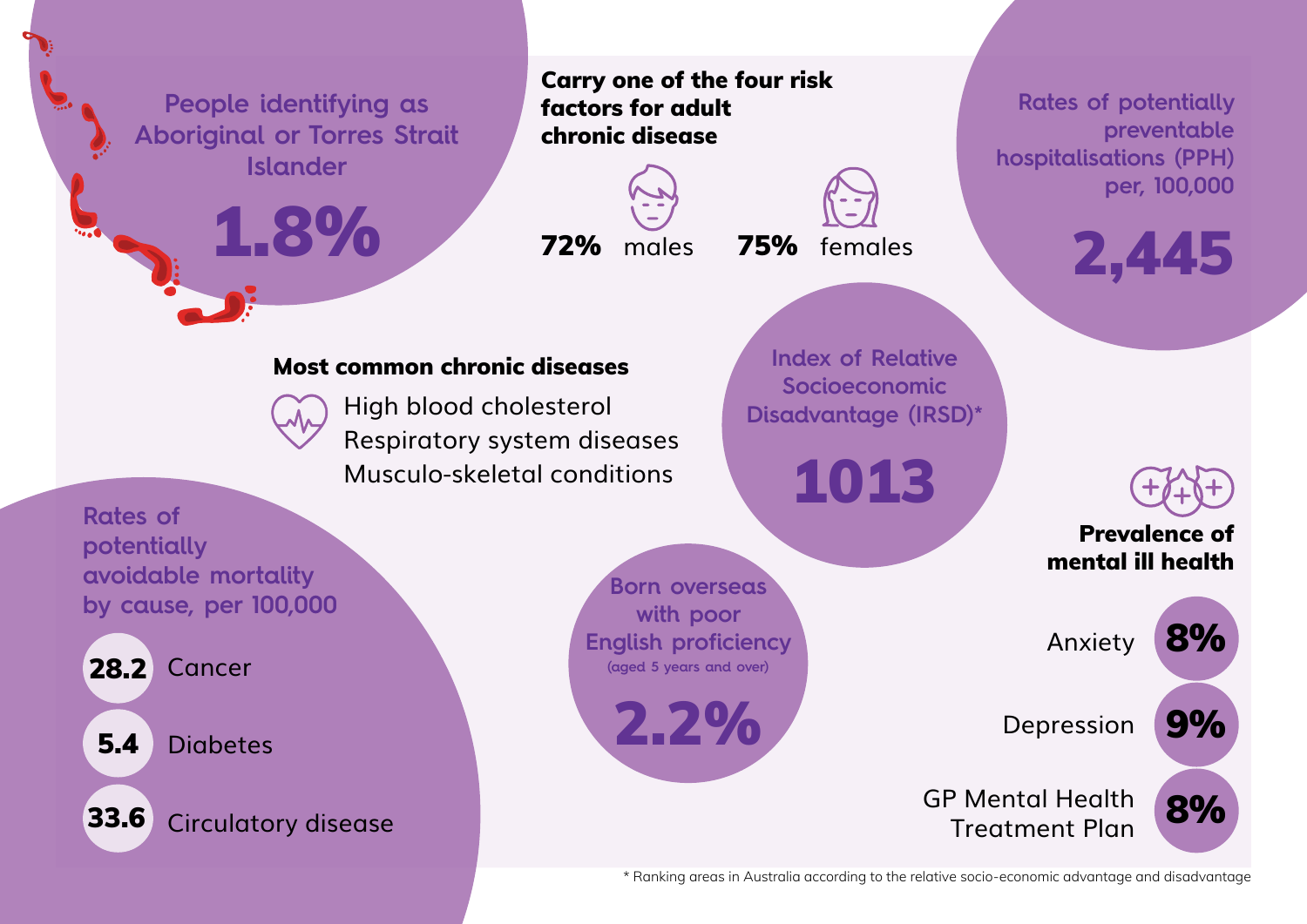## **03 WHERE WE ARE GOING**

## **Our Mission**

**To shape, strengthen and sustain primary health care through partnerships and strategies that improve people's access and health outcomes**

WAPHA's state-wide structure and strong partnerships give us the opportunity to shape a health system that is fit for the future.

The next page describes how we do this.

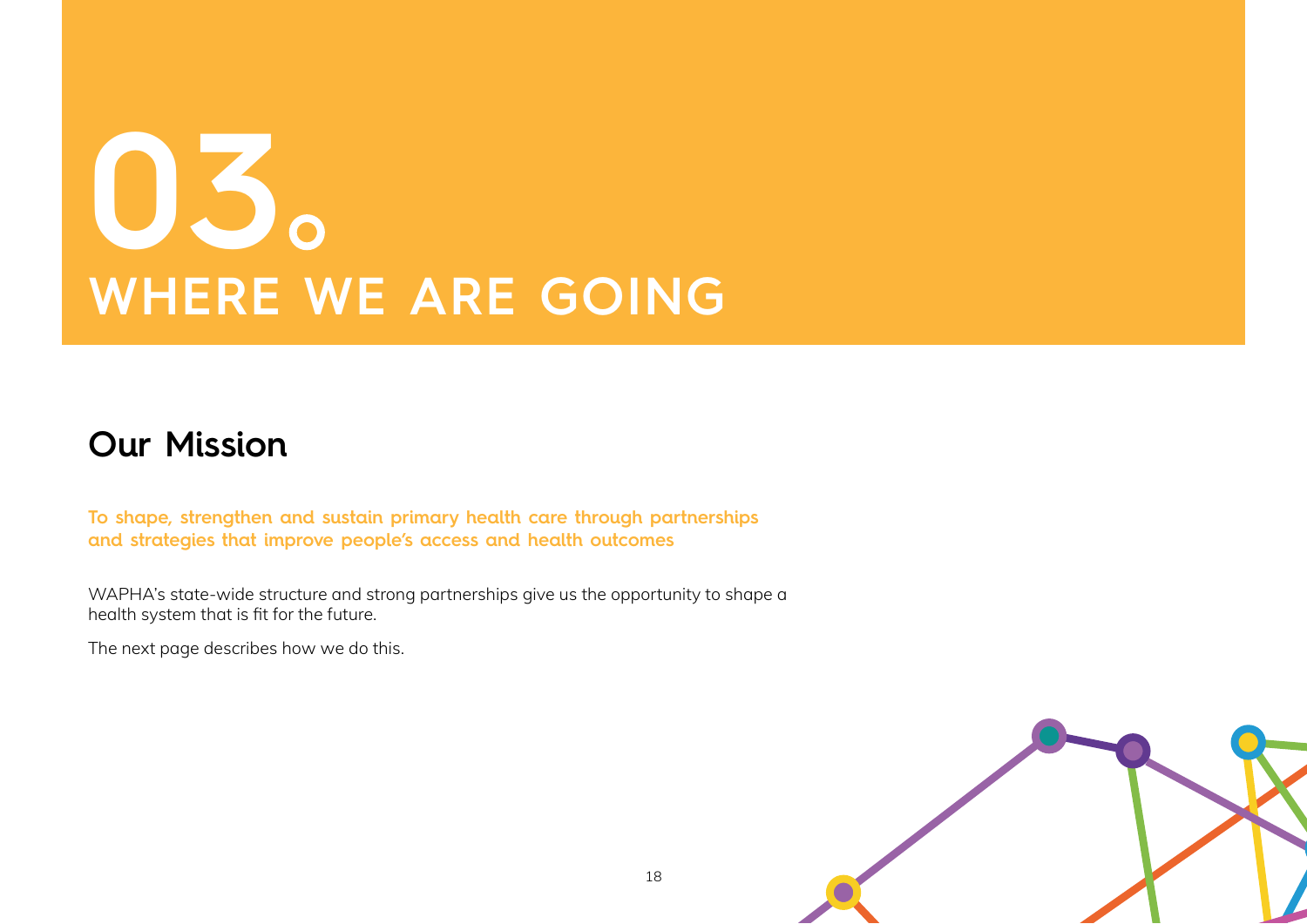Our strategic partnerships are critical to our ability to plan, deliver and improve primary health care across Western Australia.

WA's response to COVID-19 has highlighted the benefits and potential of working together as a connected system. We will learn from this response and use it as the basis for achieving a more connected health care system.

We will continue to strive for a system that is based upon collaboration; and which is sustainable and responsive to current and future health needs.

The health system across Australia is undergoing an exciting transformation. The potential of new technologies, treatments and data to achieve even better health outcomes is within our grasp.

We will strive for the continuous improvement of quality and outcomes, and will build the evidence to demonstrate this improvement.

In addition, local, state and national priorities have informed this strategic plan and are the inspiration for how we will deliver a better primary health care system across the state.

We recognise that some people and communities do not have the same access to quality health care and experience prolonged poor health outcomes.

We will constantly engage and listen to our communities and commissioned service providers to understand their needs, preferences and what will make a difference at a local level.

We will be directed by their insights and will prioritise our resources to meet the needs of with an increased susceptibility to adverse health outcomes, excluded groups, and those experiencing the greatest barriers to care.



*Aligning*  our work to evidence and health priorities

*Prioritising* our efforts and investment to address **inequity** 

19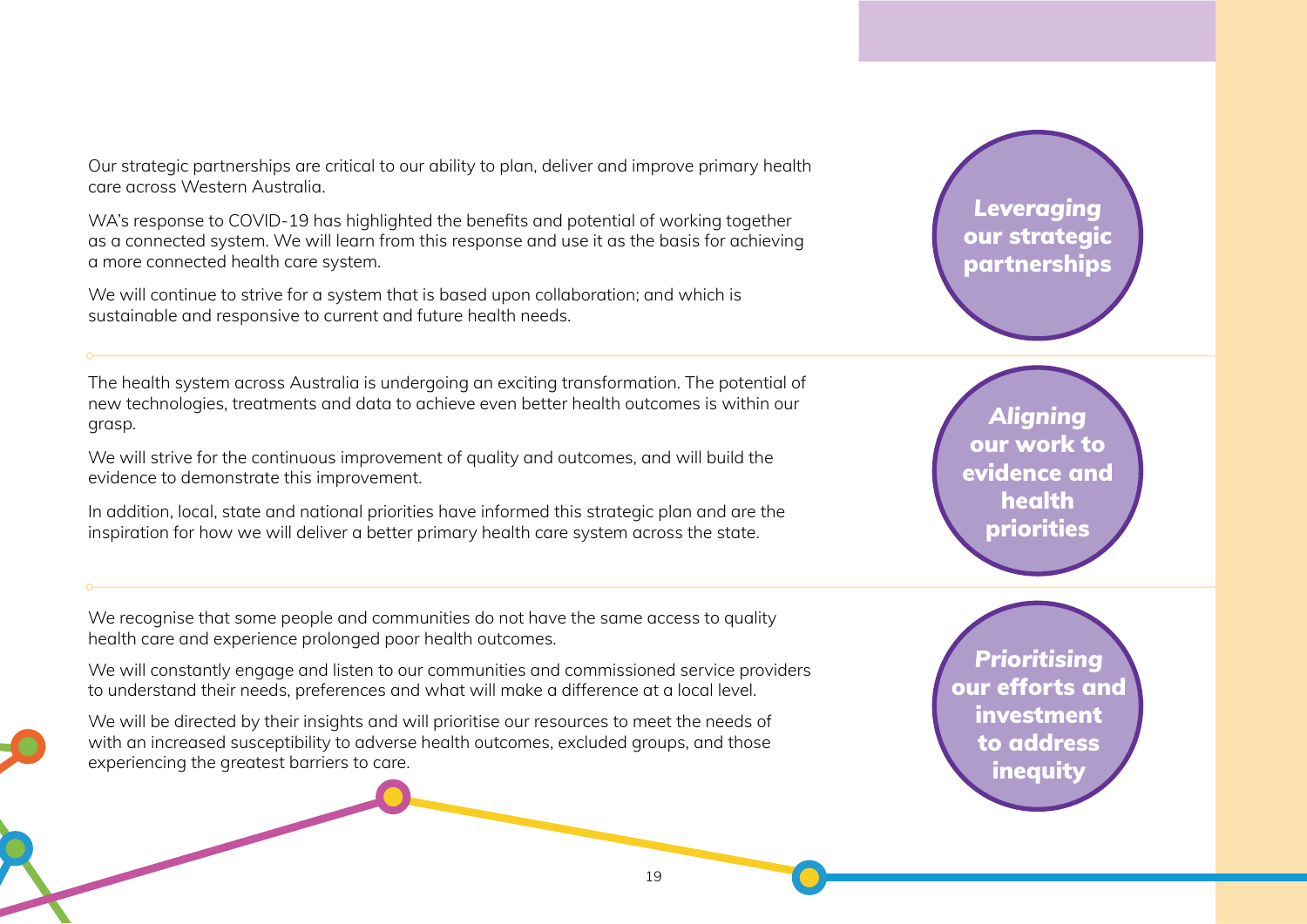**This strategic plan has been influenced by our values, which are an essential part of who we are and what we stand for.** 

#### **Courage**

We are willing to be bold and challenge the status quo

We make considered but bold decisions and choices that progress our organisation and the health of our communities. We are willing to challenge the status quo and stand behind causes we believe in to support and bring a voice to the needs of our community.

#### **Humility**

We have the curiosity and the hunger to learn

We are open to others' opinions and willing to admit our mistakes. As we move towards our vision, we will be responsive to feedback, build on lessons learned and strive for continuous growth and improvement.

#### **Respect**

We treat all people with dignity and value the collective power of teamwork

We have a high regard for whomever we interact with and, in particular, will respect the insights of our partners, clinicians, our people. Importantly, we listen and respect the voice of our community members.

## **Our values Courage**

**Humility**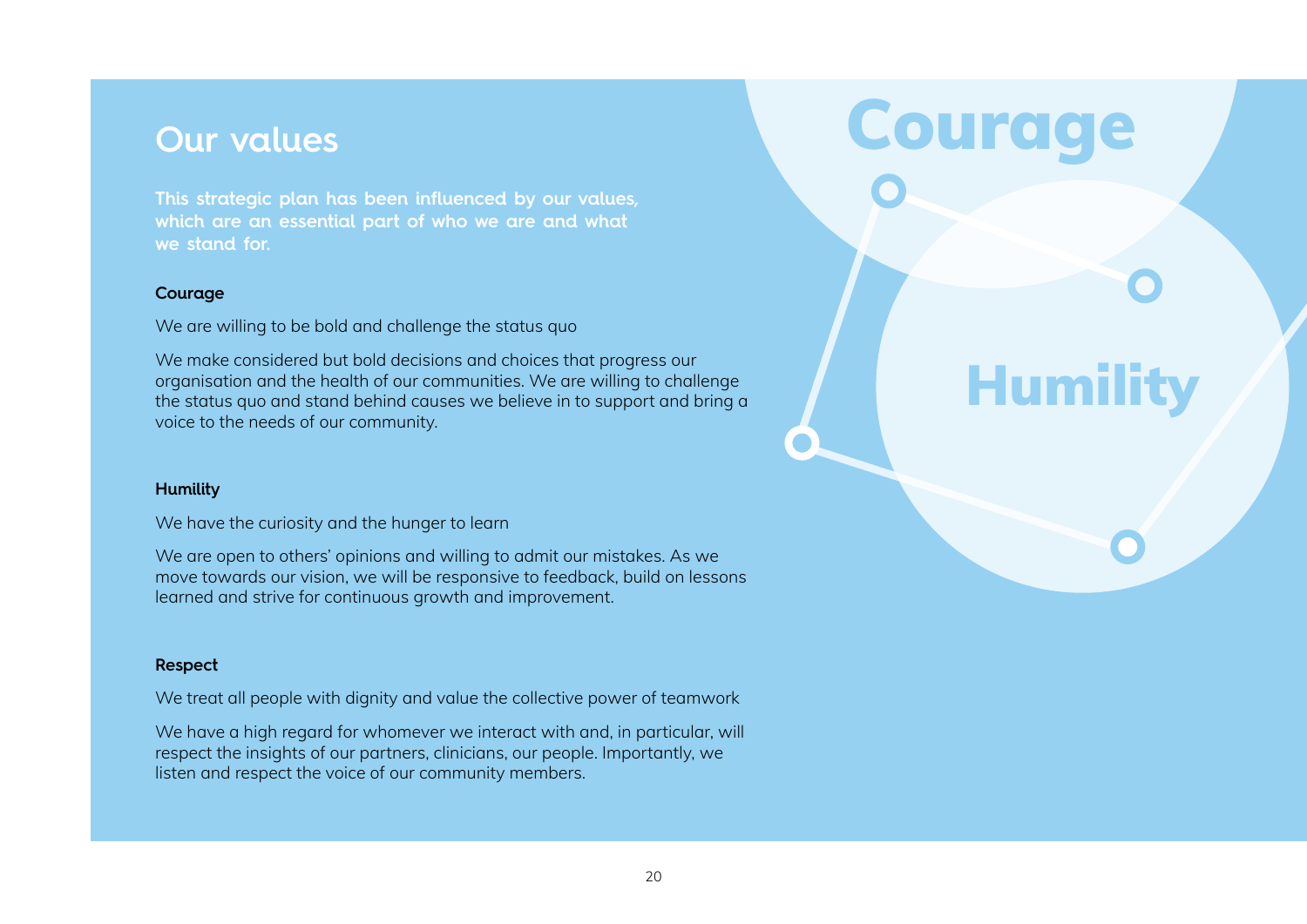#### **Wisdom**

We make decisions in the best interests of our communities

We prioritise research, innovation and data-driven decision-making to ensure a responsive and high quality, primary health care system that addresses the needs of priority groups and the Western Australian community more broadly.

#### **Integrity**

We do what we say we will do

Integrity is core to everything we do – we will deliver against our strategic priorities in order to meet the vision we have articulated.

# Wisdom **Integrity**

Respect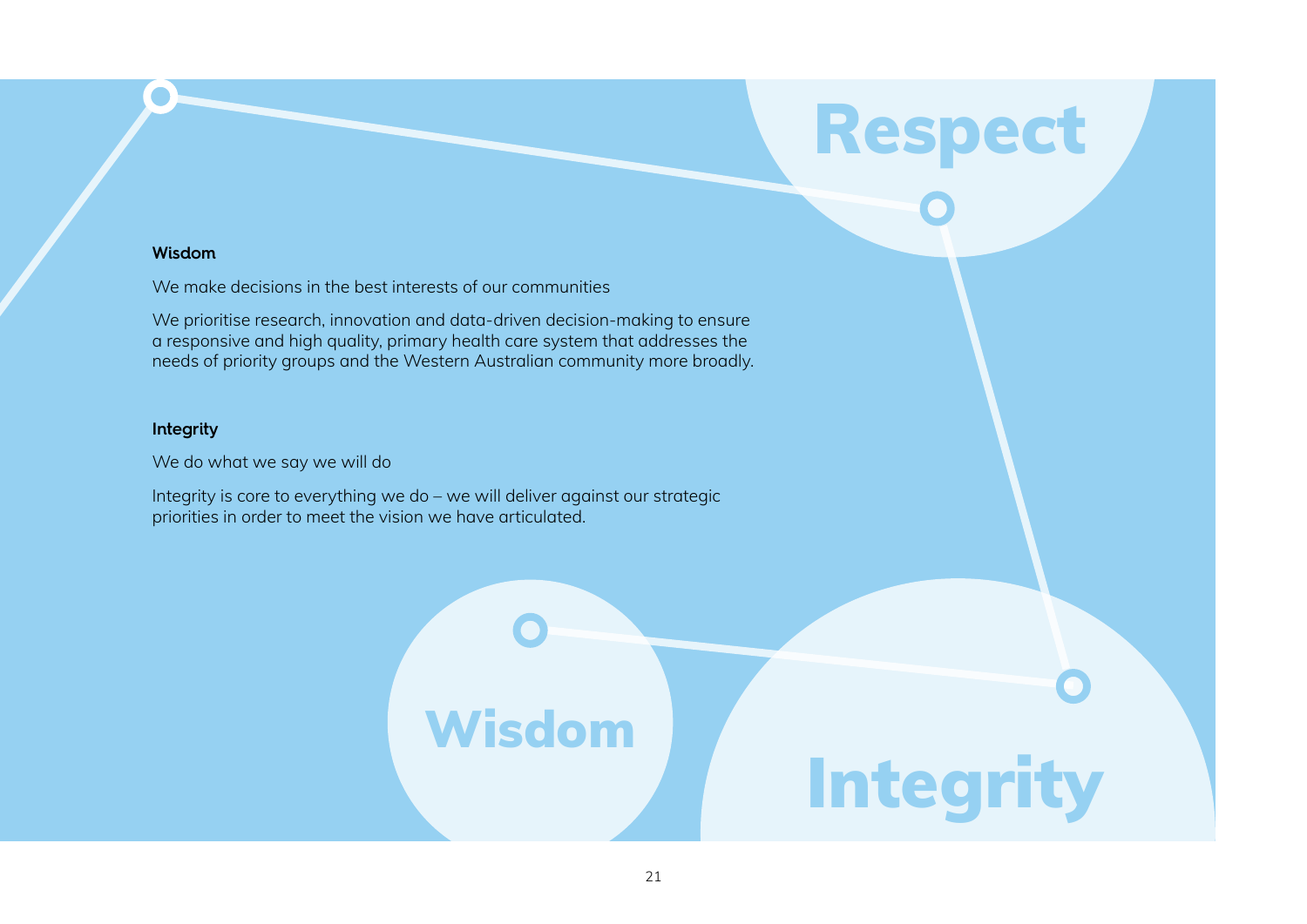

## **Our vision:**  *Better health, together*

In 2019, WAPHA launched the Better health, together program; a program designed to better understand the people and communities we serve and to bring together organisations from across the health system in the spirit of partnership and collective impact.

The response to the COVID-19 pandemic demonstrated the importance of the PHNs across the country bringing a single point of coordination to primary health care in their regions at a time of crisis.

A more connected primary health care system working as part of a more integrated health system across WA will improve health outcomes of Western Australians and address health inequity.

#### **That is why our vision is simply Better health, together.**

This vision is an enduring, transformative and collaborative vision that will sustain beyond the life of this strategic plan:

#### **Enduring**

WAPHA is committed to building a strong, sustainable primary health care system that will better connect the health system and in doing so help those people and communities with the greatest need and improve health outcomes.

#### **Transformative**

The National Health Reform agenda will change how health care will be delivered now and into the future. WAPHA will support GPs and all primary health care providers to adapt to, and thrive, within this new environment.

#### **Collaborative**

The success of this transformation will require WAPHA to partner with GPs, primary health care workers, health service providers, government and communities to deliver the collective impact of better health, together.

On average, Western Australians have some of the best health outcomes in the world. However, WAPHA knows there are people and communities across WA who continue to experience enduring, poor health outcomes. WAPHA is committed to investing in strategies that will help people and communities that experience barriers to care improve their health outcomes and realise value from our commissioning of primary health care services. We will focus on the primary health care needs of these priority areas in our approach to improving population health outcomes and addressing health inequity.

We will work across the health system to support people with complex multimorbidity who often experience a substantial burden because of the treatments they receive as well as the burden of their chronic health problems.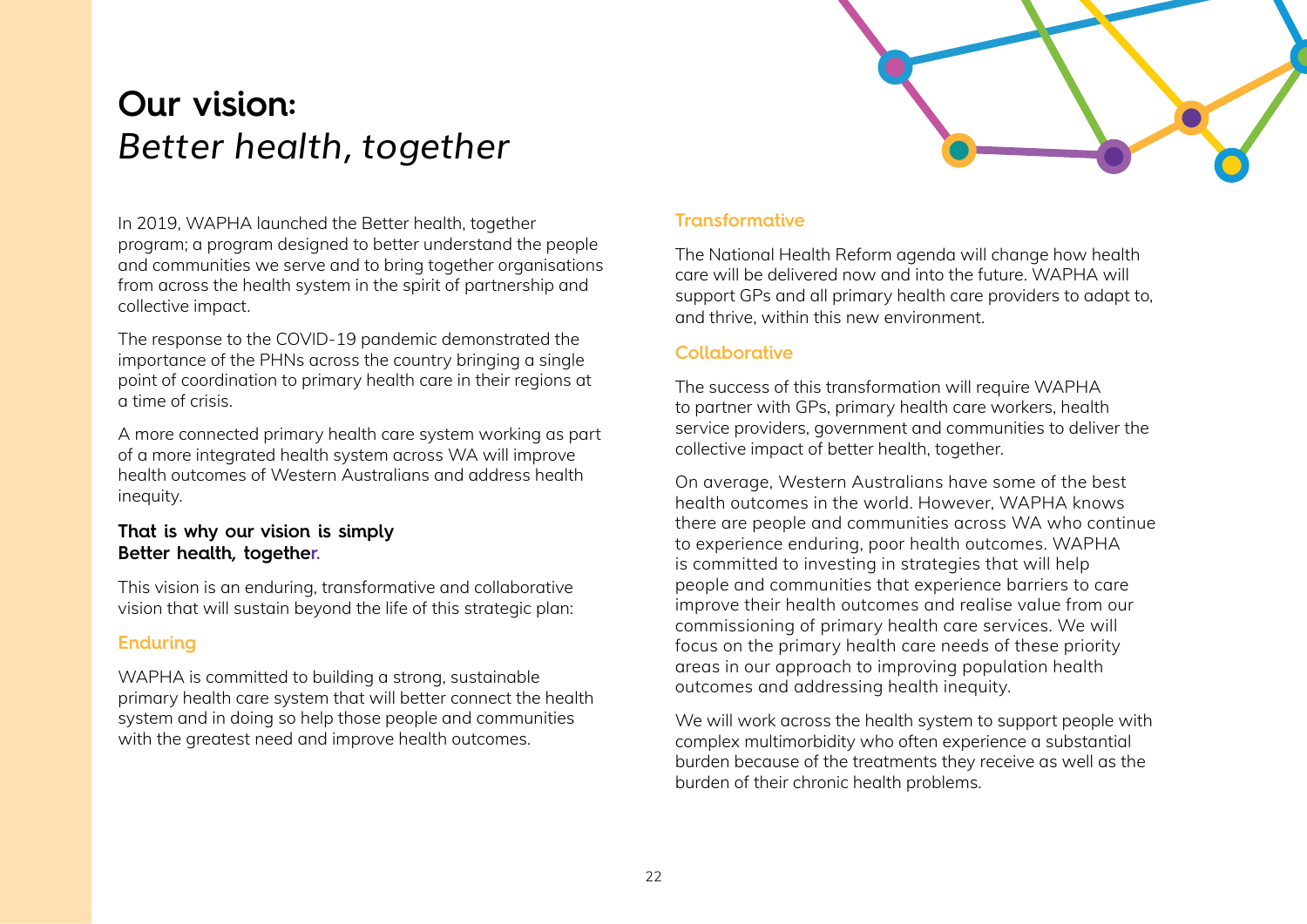#### **Communities experiencing enduring disadvantage**

This includes some older people, Aboriginal and Torres Strait Islanders, Culturally and Linguistically Diverse communities, LGBTI communities, people in poverty or deprivation, and socially and culturally marginalised groups.

#### **People with, or at risk of, developing chronic and complex health issues**

This includes mental disorders, problematic and harmful alcohol and drug use, chronic conditions and complex co-morbidities – for example, obesity and chronic heart failure.

#### **People at risk of developing significant health issues**

This includes earlier intervention and management for people with co-existing chronic conditions and complex care needs in general practice, with emphasis on data driven quality improvement and research to identify innovative solutions to support prevention activities.

#### **Communities facing gaps in the health system**

This includes integrating primary health care, and our commissioned services, into the local health environment through effective partnerships. Utilising data informed assessments about health priorities to better address the needs of Western Australians.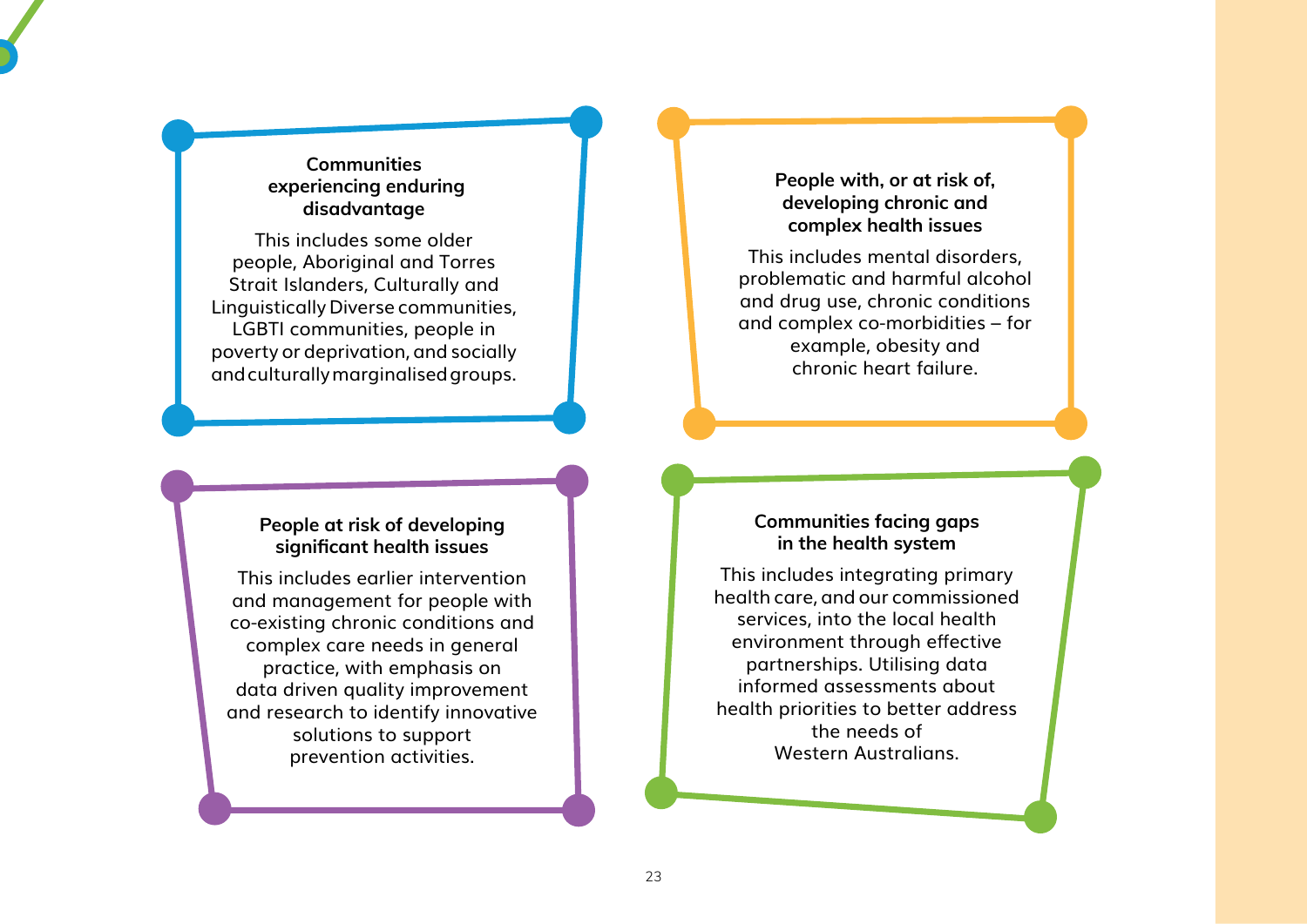## **04 HOW WE WILL DELIVER**

## **Our strategies and drivers of success**

We have identified four strategic priorities that will be imperative as we progress towards our vision. These strategies bring with them a set of commitments that will guide our focus over the next three years. Our strategies are underpinned by four drivers of success which are critical to ensure we maximise the impact of our strategic priorities.

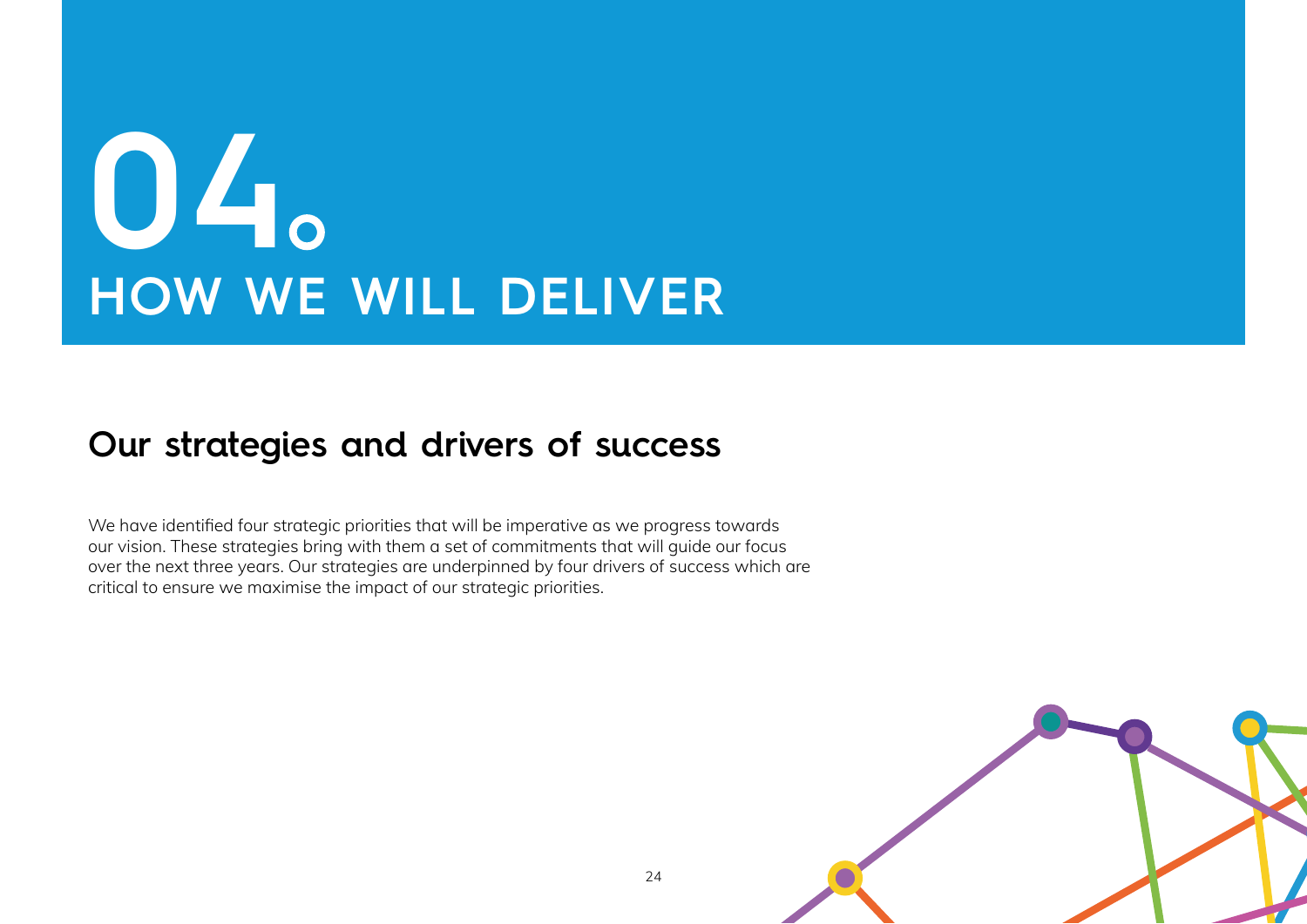Our strategic plan is deliberately ambitious and intended to continue the momentum we have built since our inception. Our mission and vision set the direction for the next three years, and we intend to deliver on this by actioning our key strategies and drivers of success. This will allow us to facilitate a more connected and collaborative approach to primary health, where all Western Australians can access the care they need seamlessly and close to home.

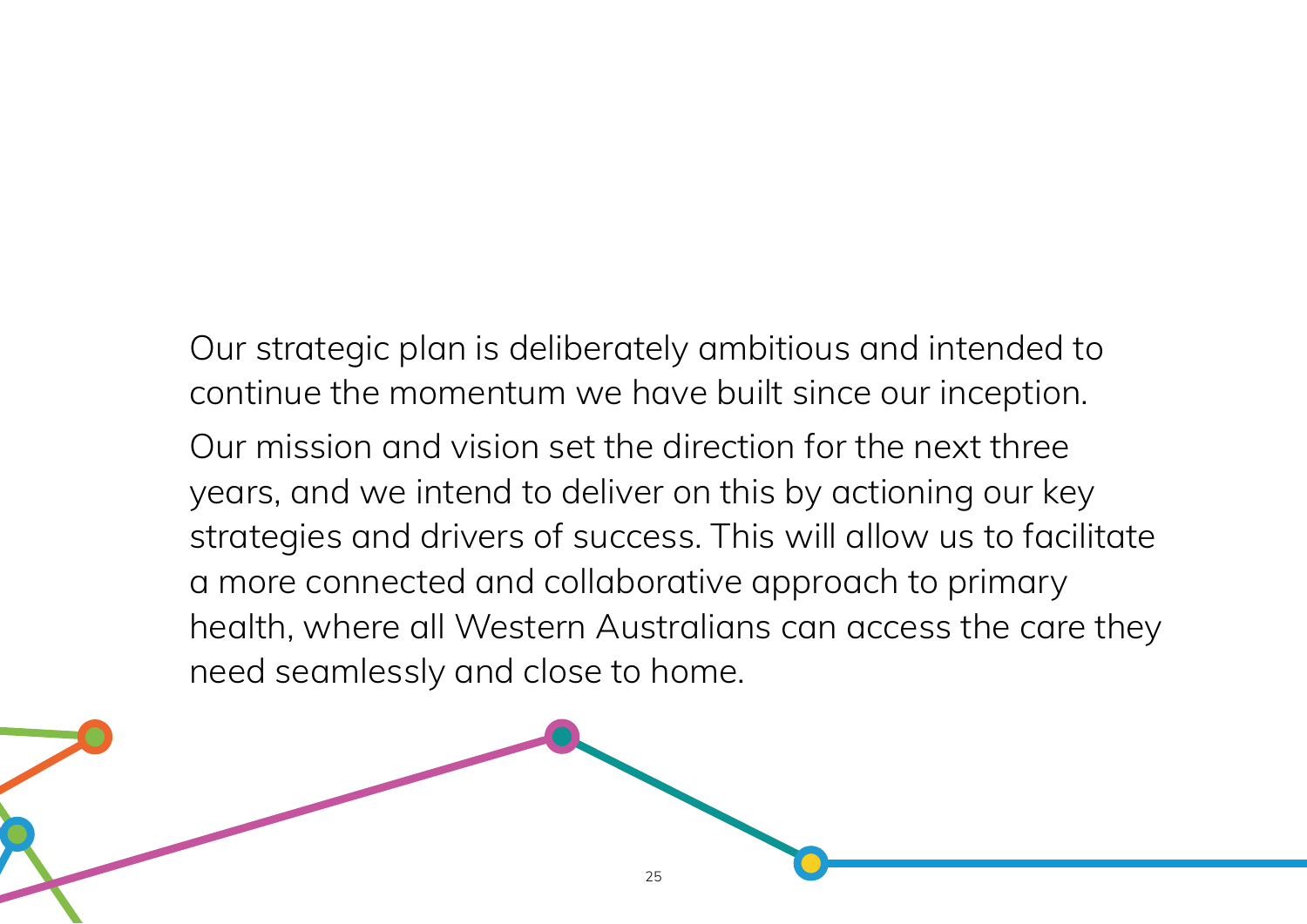### **Our strategic priorities**

#### **Empower people and communities**

We will engage and advocate for people and communities across WA to help them be active participants in their own health and wellbeing, improving health literacy, investing in early intervention activities, and advocating for participation in public health initiatives.

#### **Commission services in a planned and targeted way**

We will think strategically to commission services in a way that ensures primary health care is accessible to all Western Australians. In doing so, we will prioritise our funding towards services that address the barriers to access and gaps in primary health care; and target resources to support people with an increased susceptibility to adverse health outcomes. We are committed to continuously improving our commissioned services to ensure they deliver the greatest impact, measured against the Quadruple Aim.

#### **Promote and prioritise an integrated health system**

We will scale up initiatives that focus on better connecting the primary health care system and greater integration with WA's hospitals and other mutually dependent funded services. In supporting the transformation of the health system, we will adopt an approach to design and commission services that removes duplication, fosters connection and strives for seamless patient care.

#### **Continuously improve primary health care practice**

We will bring a more structured and data driven approach to quality improvement and share insights to support continuous improvement across the primary health care system. We will advocate for quality and value-based primary health care that continually adapts to meet the health care needs of Western Australians, keeps people healthy, prevents disease and reduces demand for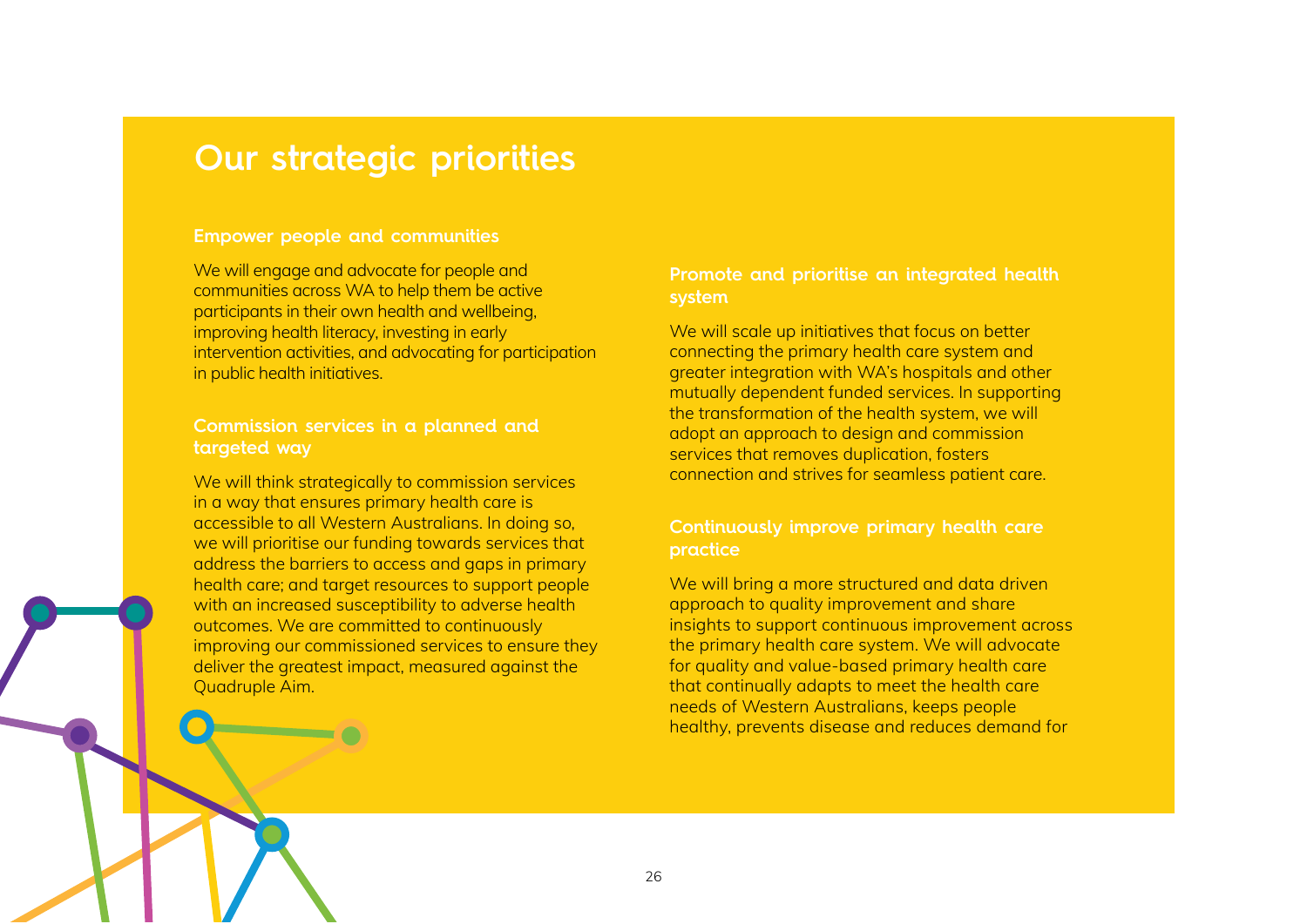### **Our drivers of success**

#### **Mature collaborative partnerships**

Our partnerships are pivotal to our success; we will continue to focus on growing and leveraging new and existing relationships in a way that optimises service design and delivery. We will seek opportunities to enhance connections across the wider WA health and social care system, and to improve the sharing and use of information with our partners that goes beyond state borders. This will truly enable us to build better health, together.

#### **Evidence and best practice**

We will take a systemic approach to the use of evidence; drawing critical insights to drive continual improvement in primary health care. We will focus on value; value in the services we commission and value from the perspective of the people and communities we serve. To achieve this, we will continue to grow our capability in analytics and support primary health care workers to provide evidence informed care.

#### **Strong governance**

In conjunction with the National PHN Performance and Quality Framework, we will uphold strong corporate governance and will accelerate governance protocols to support the primary health care system to do the same. We are committed to transparent practices, accountability, measured risk, strong compliance and intelligent financial decisions.

#### **Operational excellence**

We will continue to invest in our people, our practices and our systems; nurturing the development of our people and our organisational culture; and developing better ways of working to establish an agile, efficient and high performing organisation. We will develop operational and action plans that cascade our strategic intent to ensure all WAPHA portfolios work cohesively to the achievement of our vision.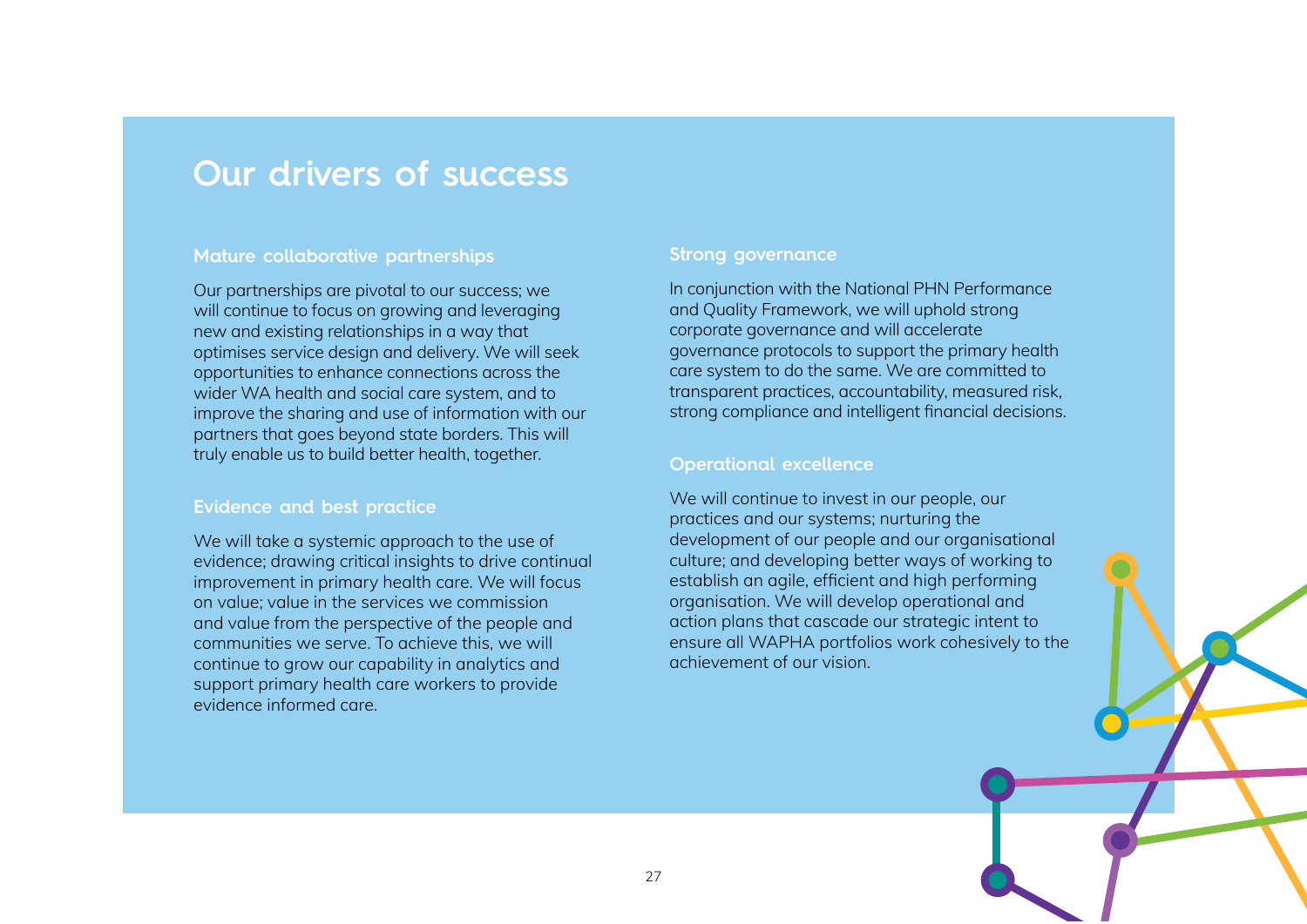## **Our strategic objectives for**  *Better health, together*

Our strategic plan has been developed to close the health equity gap and to align the WA primary health care system towards the Quadruple Aim.

#### **Better for patients**

A high performing primary health care system will empower Western Australians to own their health journey and more seamless care in a way that directs the right services, to the right people, at the right time. WAPHA will maintain a focus on patient activation and satisfaction and hold ourselves accountable for pursuing better patient experiences.

#### **Better cost efficiency**

 $\boldsymbol{\overline{\xi}}$ WAPHA is responsible for a significant but relatively small amount of the overall health budget. It is therefore critical we direct funds where they will deliver the most impact, and where there are deficiencies in the provision of primary health care. Our strategic plan will see us invest in being more data-driven, making strategic commissioning decisions to maximise the value of our finite funding. The focus on strong governance will be critical in increasing financial accountability in the primary health care system.

#### **Better for clinicians**



#### **Better health outcomes**

**NE** All aspects of our strategic plan are focused on creating the environment for the primary health care system to achieve the best health outcomes for people. We will build partnerships to close current service gaps, reduce duplication and design services that best meet the needs of our communities. Our plan is also focused on the continuous improvement of primary health care performance, keeping people healthy closer to home and only using the State's hospitals and specialist services when absolutely necessary.

#### **Better health equity**

Lme WAPHA will better align commissioned activities to community needs and move us towards a system that removes the barriers to accessing high quality primary health care. Through our plan, we will direct resources to where they are most needed and where they will have the greatest impact.

古然日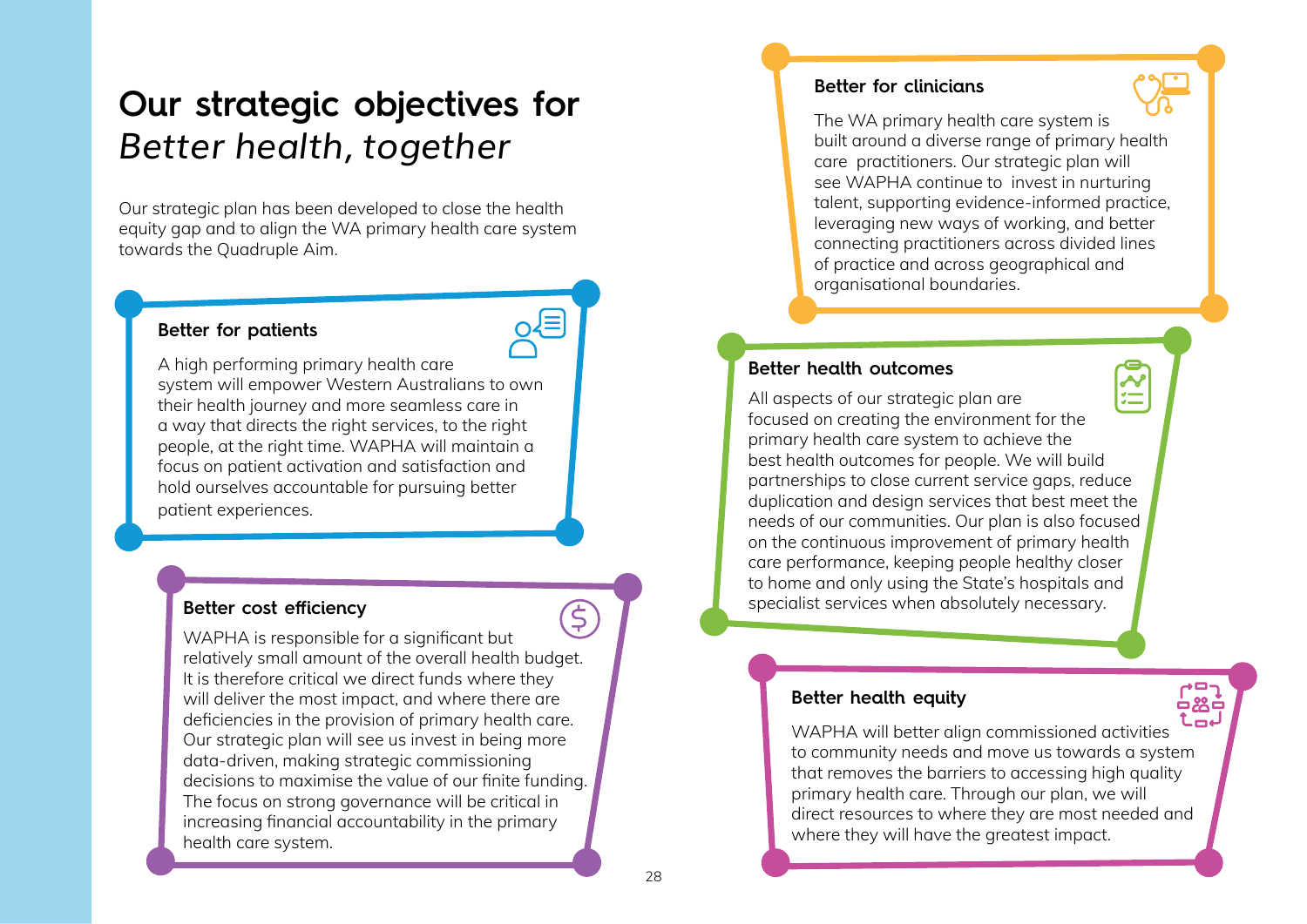## **Our plan for successful implementation**

**We are investing in the implementation of this strategic plan.** 

This strategic plan is underpinned by seven health priorities – in line with the seven Commonwealth priorities introduced at the start of this plan (e.g. Aboriginal health).

These health priorities align with the overall strategic plan but are more detailed and specific on the topic they address; articulating what Better health, together means in the context of the area in focus.

The health priorities commenced in 2020 and will identify the priorities for WAPHA's commissioned services and the specific outcomes those services are seeking to achieve.

A Strategic Roadmap that complements this strategic plan plots WAPHA's year-on-year focus over 2020-2023.

We have engaged staff and key stakeholders to consider how the strategic plan should be put into practice and distilled our strategic priorities and drivers of success into a set of manageable and logical business plans.

This roadmap will guide and prioritise how, where and when we invest in building WAPHA's internal capabilities, for example in the areas of analytics and evaluation.

In 2019, WAPHA launched the Better health, together program. As part of this program, we hold forums attended by our partners and stakeholders from across the WA health system.

These forums complement other stakeholder engagement initiatives delivered by WAPHA and our partner organisations.

Subject to external influences (such as COVID-19) that prohibit us from doing so, we will continue these forums as a platform for us to genuinely connect with our community and ensure we are delivering against our strategic priorities.

Develop a roadmap & invest in

Develop **health** priorities

organisational capabilities

Continue community and stakeholder forums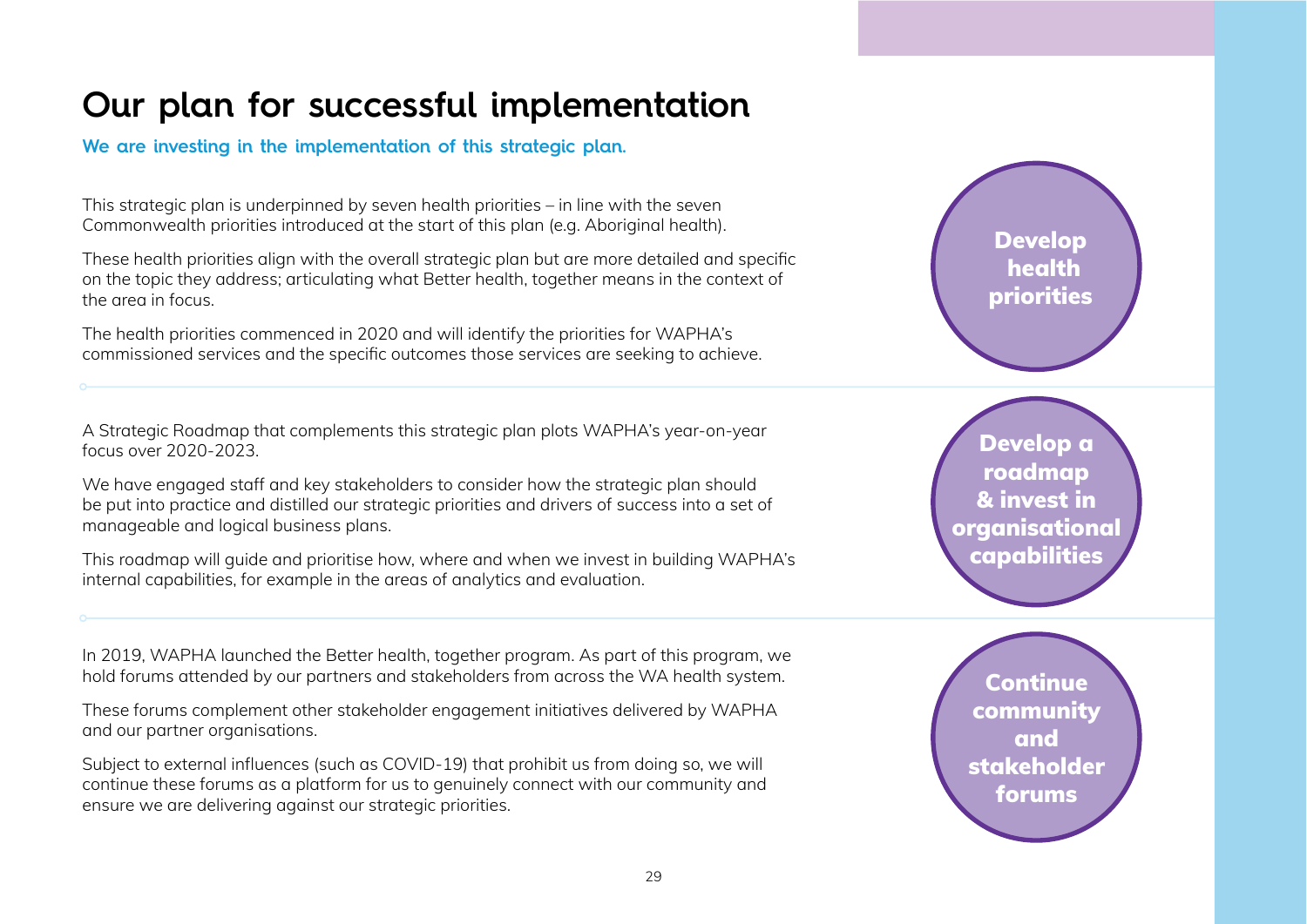## **Supporting primary health care services respond to crisis**

The need for coordination of primary health care services is exacerbated during disasters and emergencies such as bushfires, cyclones and pandemics. In many cases of disaster and emergencies, primary health care will provide quicker and more effective care for the people impacted. To enable this role, systematic inclusion of primary health care in regional management responses, protocols and coordination is required.

The extraordinary circumstances of 2020/21 have highlighted the very important role that should be held by primary health care providers and PHNs during times of crisis. Primary health care is a very important part of WA's healthcare system. While there is much goodwill and commitment from primary health care providers, it is difficult to maximise their existing capabilities for response, relief and recovery without coordinated leadership and support.

Whilst Commonwealth and state agencies have the overall responsibility for on-the-ground disaster management during national disasters or health emergencies, PHNs offer the opportunity to coordinate a strong primary health care response that will deliver care where and when it is needed, reducing pressure on the acute sector and ensuring an organised and effective response. It is essential that disaster and emergency management is integrated and coordinated between all key stakeholders and the role of primary health care and PHNs is recognised and supported by all levels of government (local, State/Territory and Commonwealth).

WAPHA will continue to represent primary health care in embedding the role of primary health care services and providers during emergencies and disasters at a state and local level. The Commonwealth has attributed a significant role to PHNs in the context of COVID vaccinations and living with COVID. The major role of PHNs is to mobilise primary health care efforts through the deployment and take-up locally of care pathways. The Australian government both views these as critical importance in responding to COVID-19 in the community and relieving pressure on public hospitals. In this context, it is very important that WAPHA is flexible in realigning our Strategic Plan Priorities to ensure we can activate and deploy resources to the Living with Covid primary health care response.